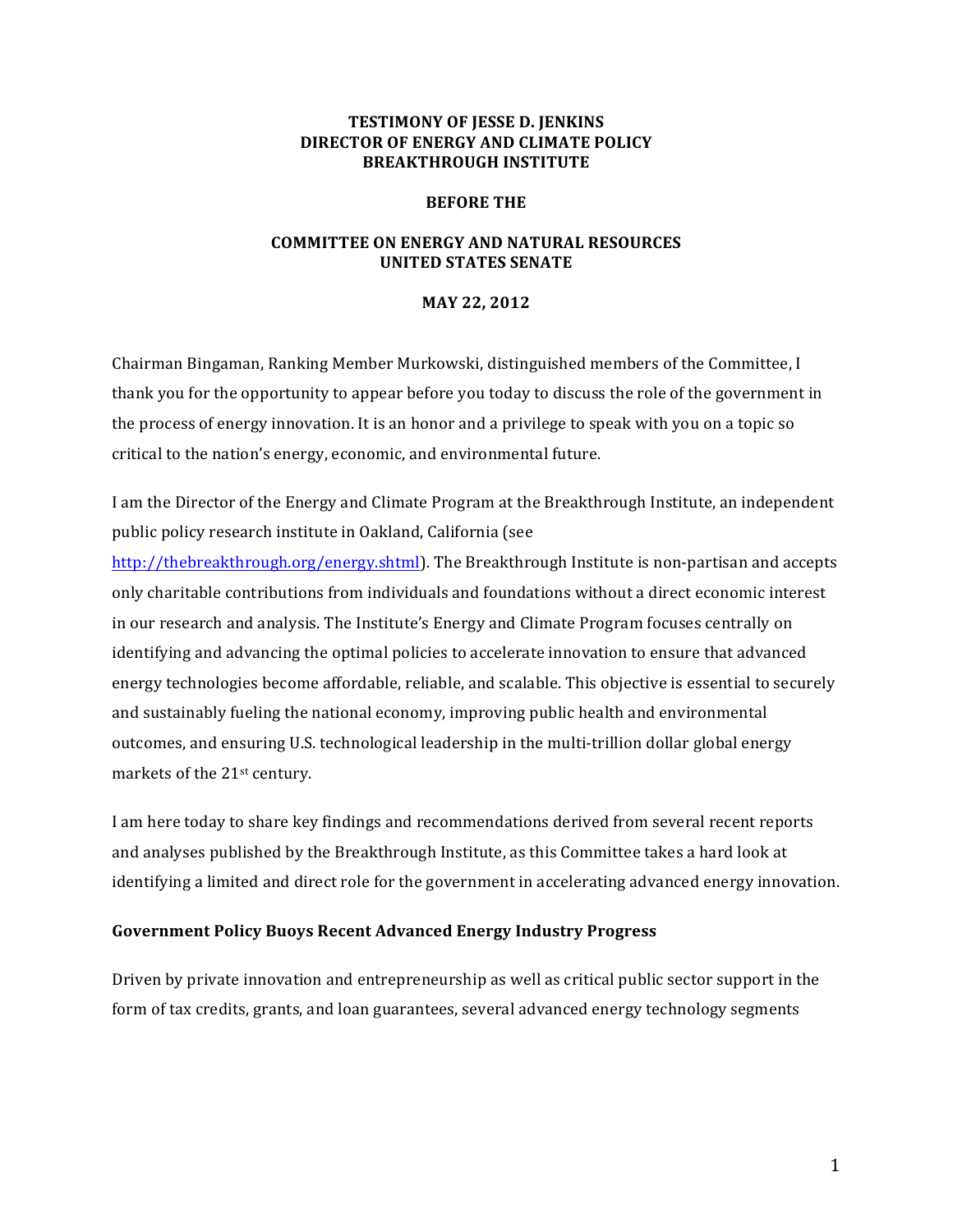(often referred to collectively as "clean tech") have grown robustly in recent years while making progress on cost and performance.<sup>1</sup>

Electricity generation from renewable sources (excluding hydropower) doubled from 2006 to 2011.<sup>2</sup> Construction is now under way on the nation's first new nuclear power plants in decades. And American manufacturers are regaining market share in advanced batteries and vehicles.<sup>3</sup> Private sector investment in U.S. clean tech sectors (excluding nuclear energy) grew 42 percent to \$48 billion in 2011, the first year the United States has commanded the lead in global clean tech investing since 2008.4 Meanwhile, employment across advanced energy sectors expanded by almost 12 percent from 2007 to 2010, adding more than  $70,000$  jobs even as overall U.S. employment stagnated during the height of the recession.<sup>5</sup>

Perhaps a more important measure of technological and industry maturation is that prices for solar, wind, and other advanced energy technologies fell in recent years, moving these technologies closer to cost competitiveness with conventional energy technologies. The global average cost of solar installations fell more than 50 percent between 2007 and 2011, while wind turbine costs fell 27

<sup>&</sup>lt;sup>1</sup> Advanced energy technology or "clean tech" industry segments are defined variously. Unless otherwise noted, this testimony refers to the following industry segments when discussing advanced energy technology or clean tech sectors: solar, wind, geothermal, biomass, and nuclear power technologies; fuel cells; combined heat and power (CHP); energy efficient technologies, appliances, and building practices; smart grid; carbon capture and sequestration (CCS); alternative fuels (alcohol fuels, biofuels, biodiesel); advanced batteries; hybrid and electric vehicles; and high speed rail.

<sup>&</sup>lt;sup>2</sup> Non-hydro U.S. renewable electricity generation increased from 96 million megawatt-hours in 2006 to 195 million megawatt-hours in 2011. See: U.S. Energy Information Administration, "Electric Power Monthly," March 27, 2012, http://www.eia.gov/electricity/monthly/epm\_table\_grapher.cfm?t=epmt\_1\_1. Accessed April 4, 2012.

<sup>&</sup>lt;sup>3</sup> Up from 2 percent in 2008, the United States is expected to make up 40 percent of the market for advanced batteries by 2014. See: "Transforming America's Transportation Sector: Batteries and Electric Vehicles," U.S. Department of Energy, July 2010.

<sup>&</sup>lt;sup>4</sup> Investment figures include the following sectors: renewable energy, biofuels, energy efficiency, smart grid, energy storage, advanced transportation, carbon capture and storage, and clean energy services. See: "Who's Winning the Clean Energy Race? 2011 Edition," Pew Charitable Trusts, April 2012.

<sup>&</sup>lt;sup>5</sup> Employment grew by a total of 71,633 jobs from 2007 to 2010 in the following sectors: renewable energy, nuclear energy, carbon storage and management, fuel cells, energy efficiency (including buildings, lighting, and consumer products and appliances), smart grid, and electric vehicle technologies and advanced vehicle batteries. See: Mark Muro, Jonathan Rothwell, and Devashree Saha, "Sizing the Clean Economy: A National and Regional Green Jobs Assessment," Brookings Institution and Battelle Technology Partnership Practice, 2011.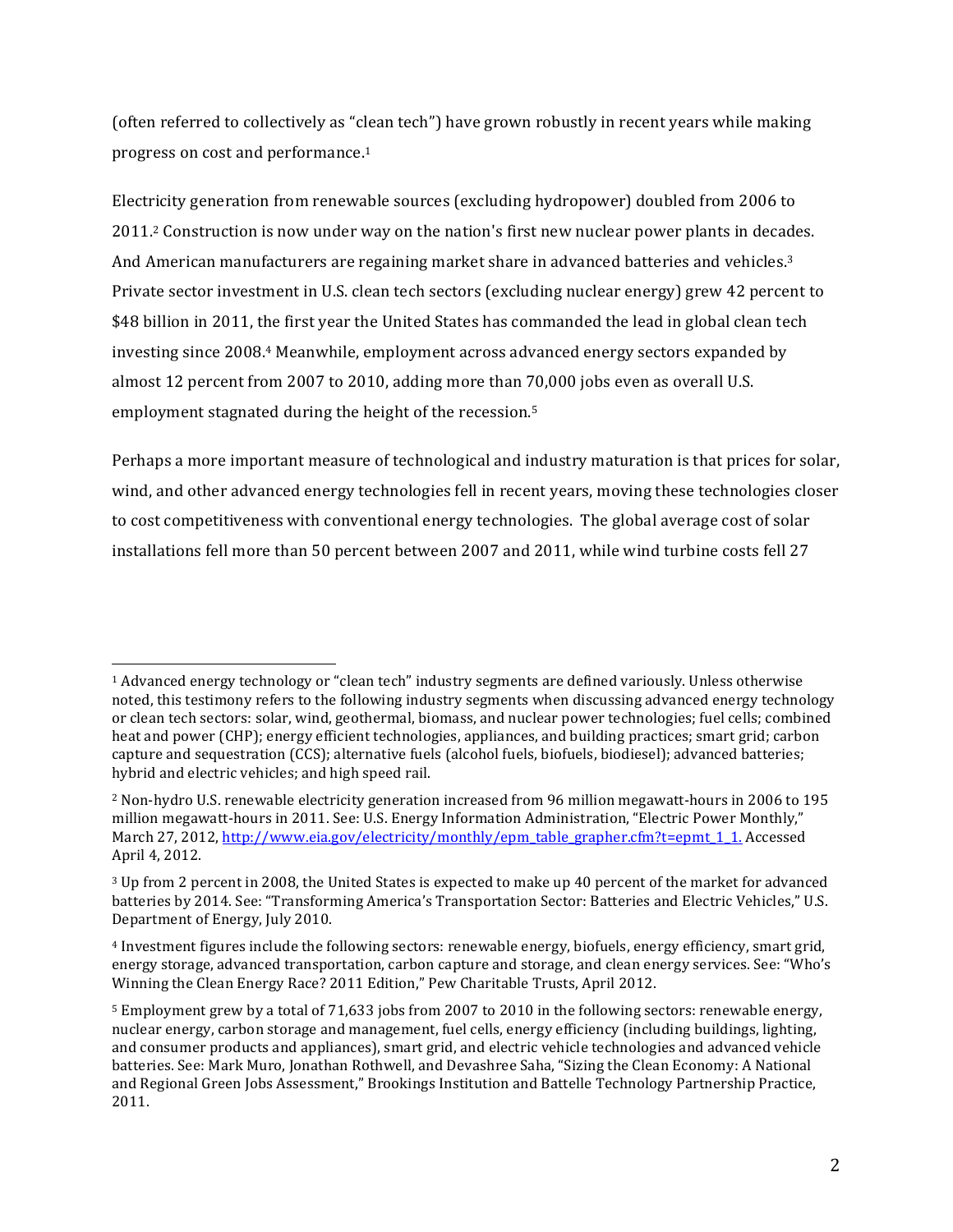percent from 2008 to 2011.<sup>6</sup> The price of lithium-ion batteries used in electric vehicles also fell 30 percent since 2009 and dropped by 14 percent last year alone.<sup>7</sup> Finally, the cost of advanced "dropin" biofuel replacements for petroleum-based military fuels (jet fuel, etc.) declined 82 percent from 2009 to 2011, as procurement by the U.S. Navy catalyzed a 10-fold increase in demand for these advanced fuels.<sup>8</sup>

The role of government policy has been crucial to recent advanced energy industry growth and progress. Advanced energy technology segments, from renewable and nuclear power plants to alternative transportation technologies and fuels, receive a variety of federal incentives, including direct grants, tax credits, financing guarantees, and other subsidy programs. Similarly, nearly all clean energy research and development benefits from some form of federal support. These federal incentives help clean energy segments gain a foothold in energy markets by overcoming the higher costs or risks these nascent technologies currently face relative to highly mature fossil fuels or vehicle technologies. We should acknowledge that this federal support is by no means unique to today's advanced energy sectors. Conventional fossil energy sources have enjoyed substantial public R&D funding, favorable tax and regulatory treatment, and production subsidies ongoing to this day. $9$ 

The recent growth of advanced energy sectors is due in large part to a parallel increase in federal investment via this range of public policy mechanisms. Cumulative federal support for advanced energy technology sectors totaled an estimated \$44 billion over the 2002-2008 period.<sup>10</sup> That level compares to a cumulative \$150 billion invested between 2009-2014 (see Figure 1), according to an original analysis of 92 distinct federal programs supporting advanced energy/clean tech sectors conducted by the Breakthrough Institute and published as the April 2012 report, "Beyond Boom

<sup>&</sup>lt;sup>6</sup> For solar cost trends, see: Ron Pernick, Clint Wilder, and Trevor Winnie, "Clean Energy Trends 2012," Clean Edge, March 2012. For wind cost trends, see: Mark Bolinger and Ryan Wiser, "Understanding Trends in Wind Turbine Prices Over the Past Decade," Lawrence Berkeley National Laboratory, October 2011.

<sup>&</sup>lt;sup>7</sup> Justin Doom, "Battery Prices for Electric Vehicles Fall 14%, BNEF Says," *Bloomberg*, April 16, 2012.

<sup>&</sup>lt;sup>8</sup> Breakthrough Institute analysis of data provided by the Office of the U.S. Secretary of the Navy, May 2012.

<sup>9</sup> See: "60 Years of Energy Incentives: Analysis of Federal Expenditures for Energy Development," Management Information Services Inc, October 2011; and Nancy Pfund and Ben Healey, "What Would Jefferson Do: The Historic Role of Federal Subsidies in Shaping America's Energy Future," DBL Investors, September 2011.

 $10$  Figure derived from "Estimating U.S. Government Subsidies to Energy Sources:  $2002$ -2008," Environmental Law Institute, 2009 with RD&D data added from Information Technology and Innovation Foundation, "The Energy Innovation Tracker," www.energyinnovation.U.S. Accessed April 4, 2012.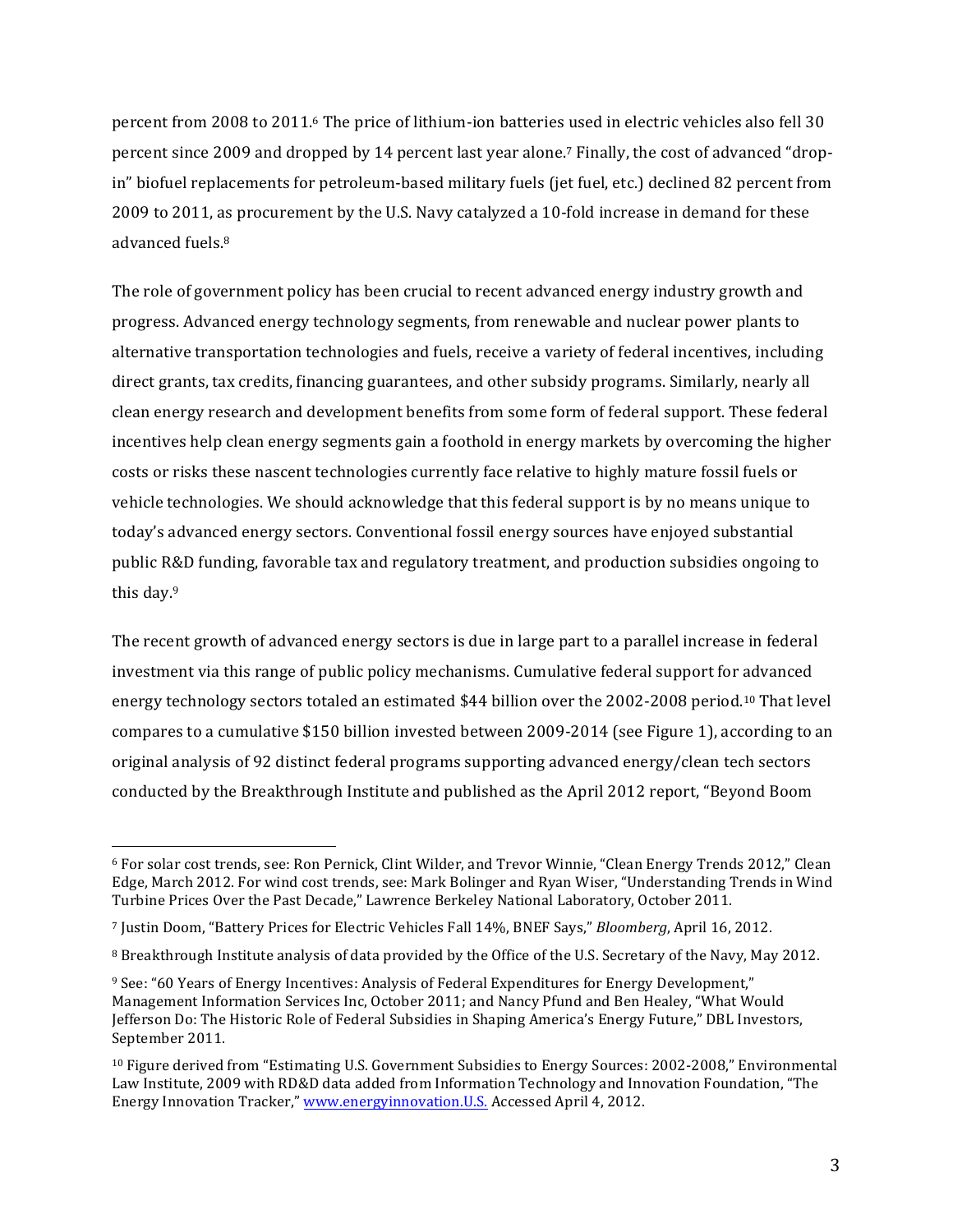and Bust: Putting Clean Tech on a Path to Subsidy Independence."<sup>11</sup> Furthermore, we estimate these initial public expenditures will leverage an overall cumulative public and private sector investment of \$327 billion to \$622 billion in U.S. advanced energy sectors from 2009-2014. benefitting renewable electricity sources, and a variety of federal tax credits for alcohol fuels and biodiesel.



**Figure 2 Figure 1Cumulative Federal Spending on Clean Tech by Period (billions)**

# **From Clean Tech Boom to Federal Spending Bust**

Despite recent cost declines, nearly all advanced energy sectors currently rely on public policy support and subsidy to gain an expanding foothold in well-established energy markets. That support is now poised to decline precipitously, presenting new challenges and raising the possibility of market turmoil ahead for several U.S. clean tech markets. opment benefits from some form of federal support. These federal incentives help clean energy segments possibility of firancet turnion alicau for several o.s. cicali tech markets.

In summary, our research finds that annual federal clean tech spending peaked in 2009 at \$44.3 billion and has already declined steadily through 2011 to \$30.7 billion. Yet the sharpest reductions in federal support for these advanced energy sectors are still ahead: absent Congressional action, total federal clean tech expenditures will be cut nearly in half from 2011 to 2012 and will fall to just one-quarter of 2009 levels by 2014 (see Figure 2). currently face relative to highly mature fossil fuels or vehicle technologies. like advanced batteries and vehicles, solar panels, and wind turbines, and other technologies.

In the absence of legislative action to extend or replace current subsidies, America's system of policy support for nascent advanced energy sectors will have been largely dismantled by the end of

*Source: "Beyond Boom and Bust."*

  $11$  The report was authored by Jesse Jenkins, Ted Nordhaus, Michael Shellenberger, and Alex Trembath of the Breakthrough Institute along with Mark Muro of the Brookings Institution and Letha Tawney of the World Resources Institute. See: http://thebreakthrough.org/blog/Beyond\_Boom\_and\_Bust.pdf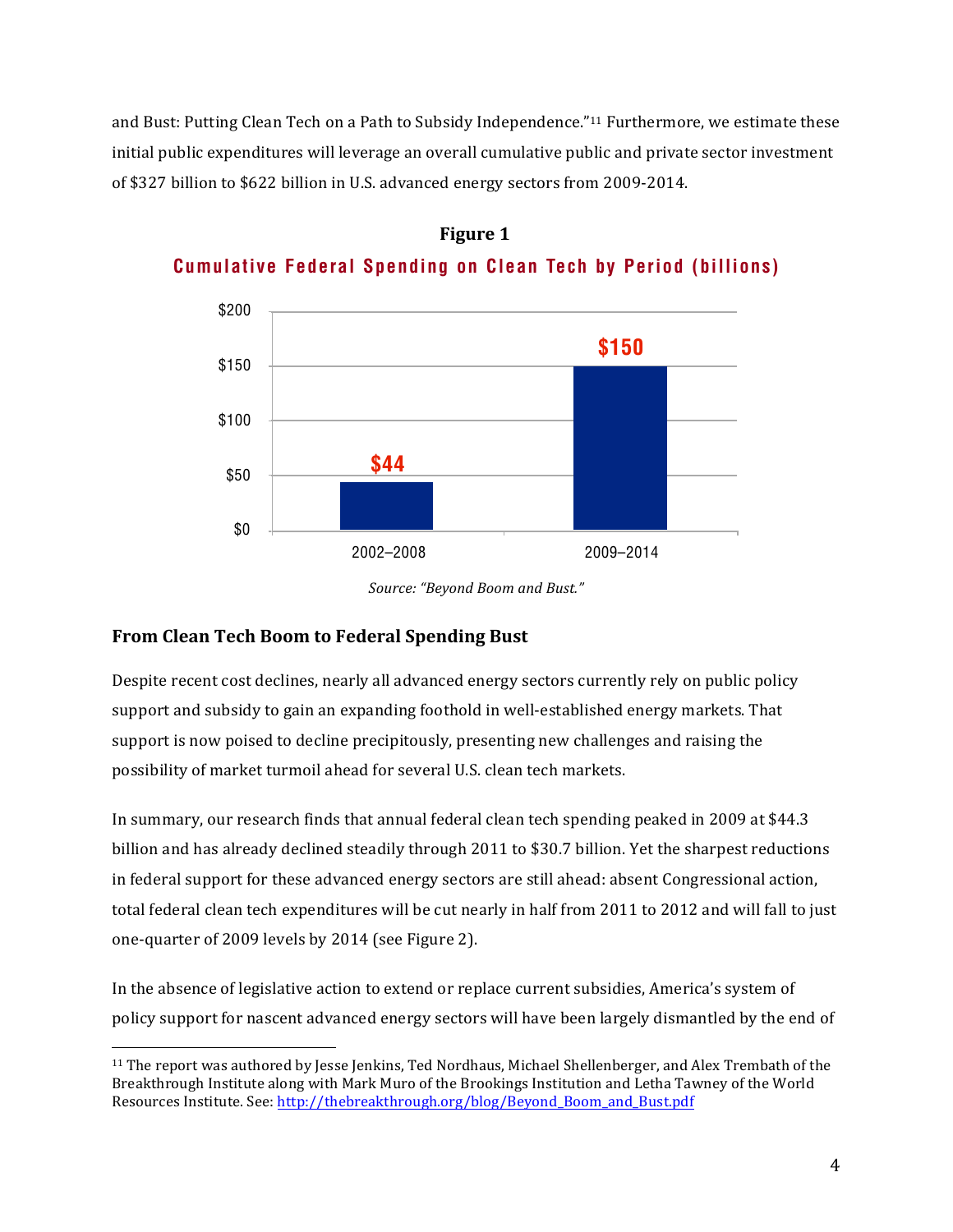2014, a casualty of the scheduled expiration of 70 percent of all federal clean tech policies. Examples of expired or soon to expire policies include:

- The Section 48C tax credit for manufacturers of advanced energy technologies and components (volumetric cap reached as of January 2010).
- The Section 1705 DOE Loan Guarantee Program for advanced energy technologies (expired September 2011).
- The Section 1603 Treasury Grants for renewable electricity projects (expired end of 2011).
- The Volumetric Ethanol Excise Tax Credit (expired end of 2011).
- The Production Tax Credit (PTC) enjoyed by wind power and other renewable electricity sources (expires at the end of 2012 for wind and at the end of 2013 for other technologies).
- A total of \$51 billion in temporary clean energy expenditures under programs created or expanded by the Recovery Act (note that this total includes the Section 48C, 1705, and 1603 programs noted above).

Furthermore, many of the remaining programs will end shortly after 2014. The solar industry, for example, will be left with just two more years before the 30 percent federal Investment Tax Credit (ITC) buoying solar markets expires at the end of 2016. The only other ongoing programs left after 2014 include the nation's underfunded energy RD&D programs and a handful of tax credits and grant programs for energy efficiency and conservation.<sup>12</sup>

This impending mass-expiration of federal policy support comes at a time of corresponding subsidy declines in many European markets as well as heightened competition from both foreign clean tech manufacturers and record-low prices for natural gas — the chief domestic competitor to many clean electricity generation technologies, from wind and solar to nuclear power. Without action, the combination of these forces could see recent years of clean tech boom go bust – with significant effects to the economy and American competitiveness – and they will certainly present new challenges and headwinds for advanced energy sectors in the years ahead.

<sup>&</sup>lt;sup>12</sup> See "Beyond Boom and Bust" for more detailed analysis of federal clean tech expenditures and programs.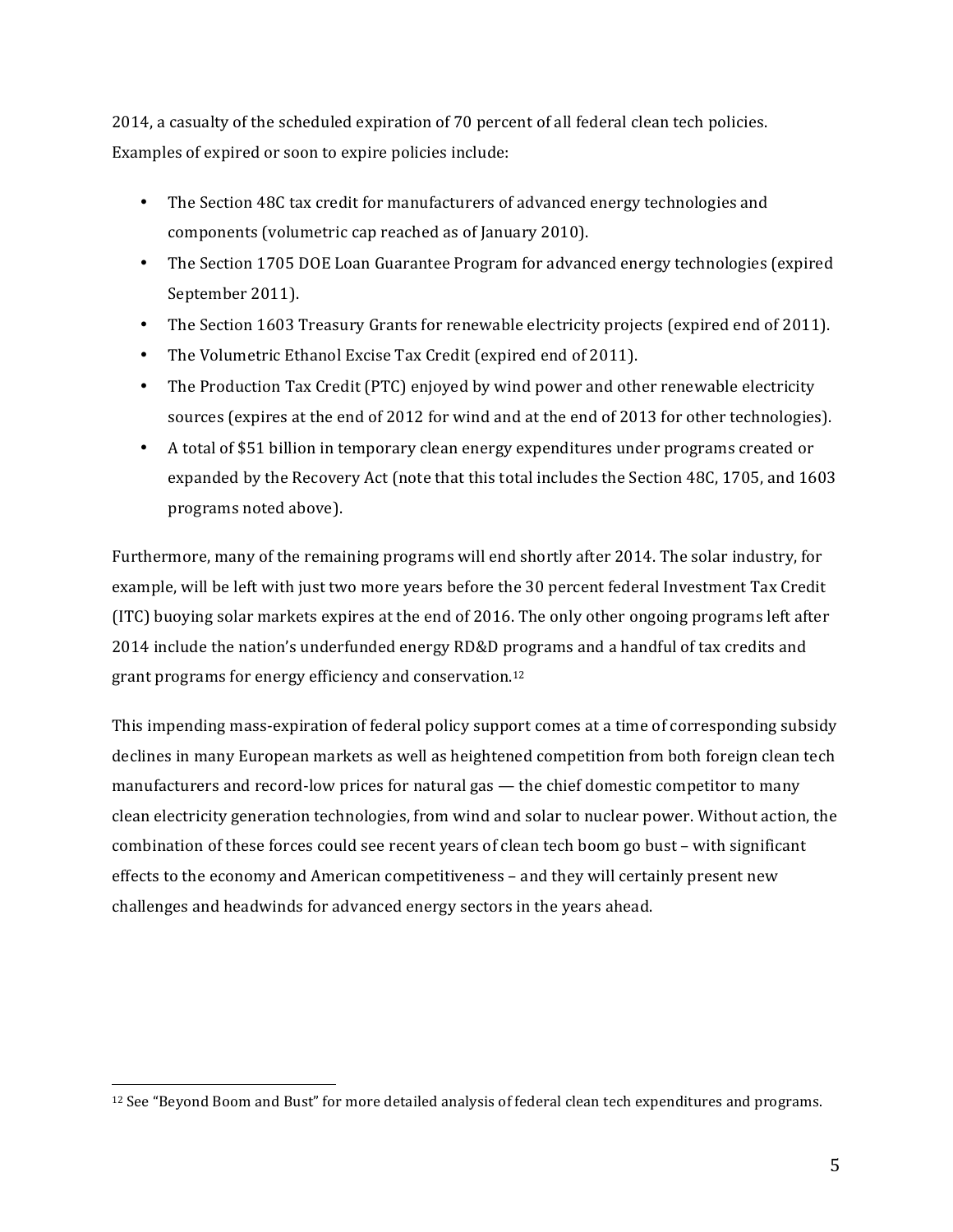



**Annual Federal Clean Tech Spending 2009-2014 (billions) Federal Clean Tech Spending by Year (billions)**

Source: "Beyond Boom and Bust."

#### Federal Funding Cliff and Cheap Gas Challenge Advanced Energy Segments **14 14 B E Y O N D B O O M & B U S T**

The expiration of key federal programs, including the Section  $1603$  renewable energy grant program and other ARRA-created programs, has already begun to impact advanced energy technology markets and investments. Furthermore, the scheduled expiration of other programs, including the wind PTC at the end of 2012 and the broader collapse in funding scheduled to unfold by 2014, are all well within the time horizon relevant to investment decisions being made today by advanced energy firms and financiers.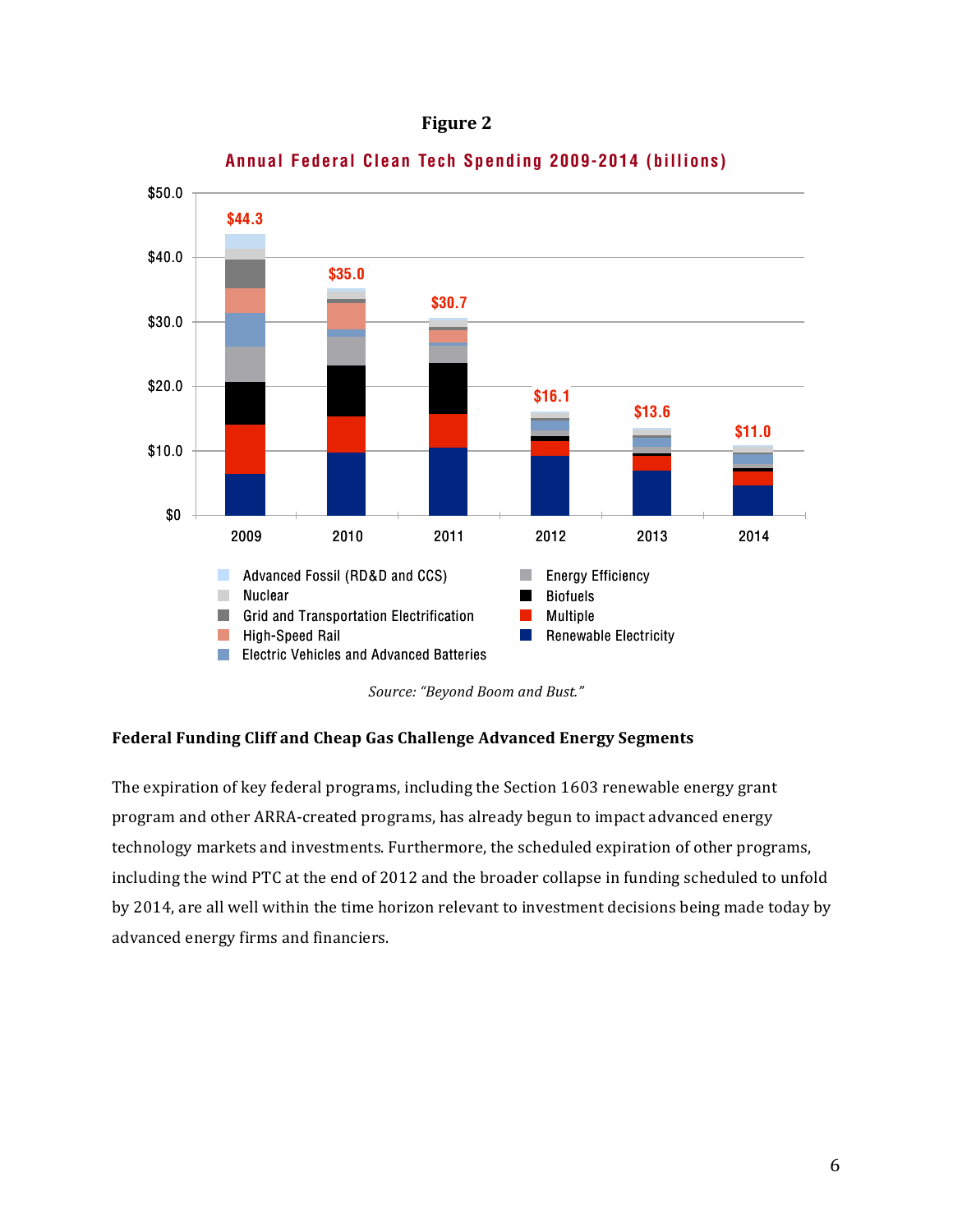This policy uncertainty is thus already having a chilling effect on private sector investment in advanced energy sectors. After setting a record in 2011, global clean tech investment plunged in the first quarter of 2012, diving to the lowest levels since the depths of the global recession in 2009.<sup>13</sup>

With virtually all advanced energy segments dependent in one way or another on policy support, how this emerging industry will weather this policy collapse remains to be seen. Market impacts will certainly vary by industry segment, and "Beyond Boom and Bust" closely examines the outlook for wind, solar, and nuclear power, as well as corn and cellulosic biofuels, and plug-in hybrid/electric vehicles and advanced batteries.

To summarize our findings, we conclude that clean electricity sources competing directly with gasfired power plants may face the most severe economic challenges, as low natural gas prices coincide with declining federal incentives (see Figure 3). Below I discuss the outlook for wind, nuclear, and solar markets.

### **WIND POWER**

Absent subsidy, the levelized cost of electricity from wind power facilities is now competitive with combined-cycle natural gas-fired power plants only at locations with the best wind speeds and ready access to existing transmission capacity. The PTC thus remains critical to ensure wind power is cost competitive and can expand in a broad range of locations. If the PTC expires without any replacement, market analysts expect annual wind energy installations to contract by as much as 85 percent from a projected peak of 8-10.5 gigawatts  $(GW)$  in 2012 to just 1.5-2  $GW$  in 2013.<sup>14</sup>

## **NUCLEAR POWER**

 

Given the expected construction costs of the two new nuclear reactors under construction by Georgia Power at Plant Vogtle, the levelized cost of electricity from new nuclear reactors may fall in the range of \$95-130 per MWh, assuming amortization of capital costs over a 30-year period.

While financial incentives offered by the Energy Policy Act of 2005 will help reduce these costs somewhat for the first 6 GW of new nuclear builds, these unsubsidized cost estimates are roughly

 $13$  "O1 2012 clean energy investment squeezed by policy uncertainty," Bloomberg New Energy Finance, April 12, 2012, http://www.bnef.com/PressReleases/view/208, accessed May 16, 2012.

<sup>&</sup>lt;sup>14</sup> Felicity Carus, "Wind Rush: U.S. Industry Hurdles Towards a Cliff Without Production Tax Credit," AOL Energy, November 14 2011; "Impact of the Production Tax Credit on the U.S. Wind Market," Navigant Consulting, December 2011.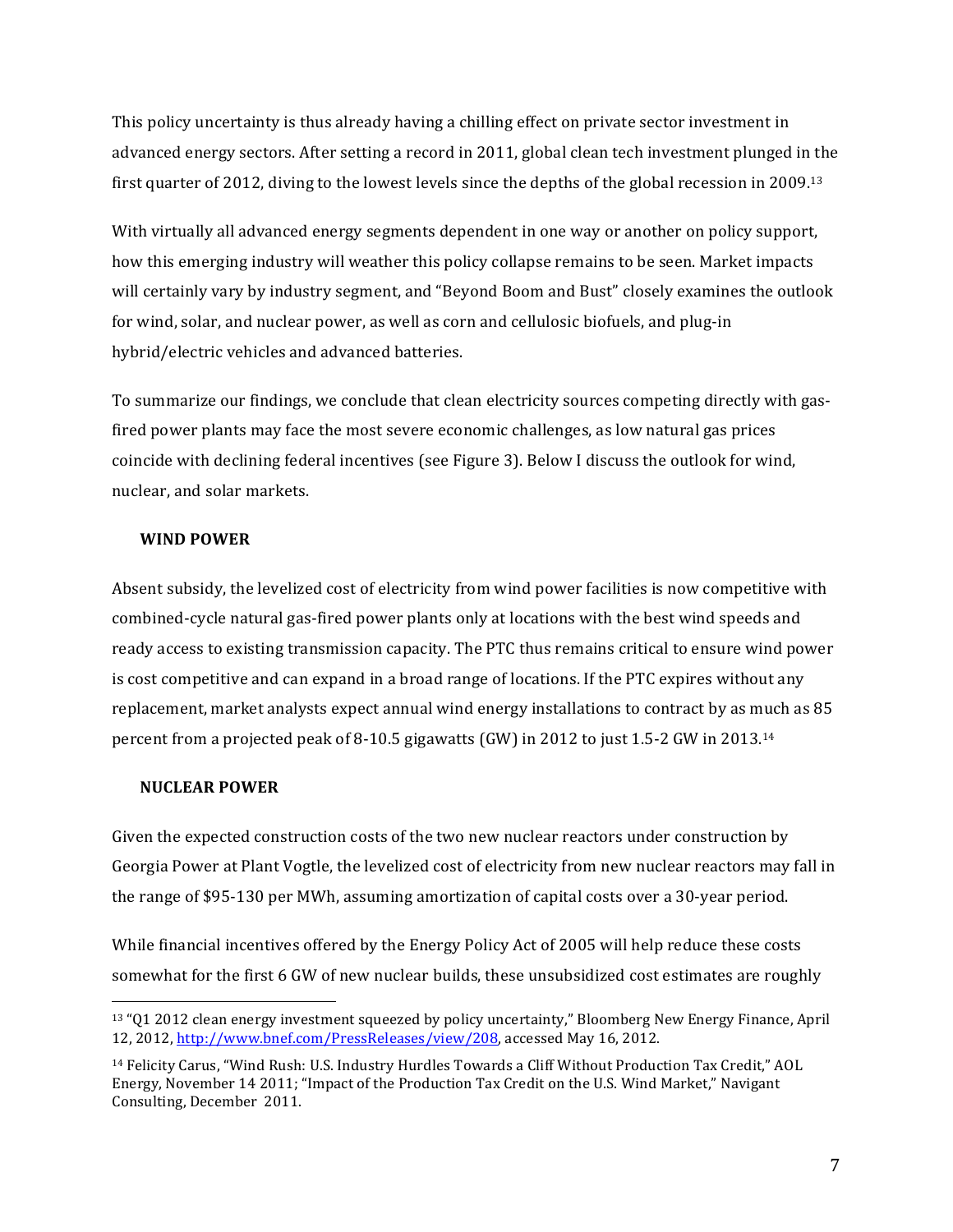twice the current costs of electricity from new combined-cycle gas-fired plants, significantly dampening the interest of investors and utilities for new reactor construction. It is worth noting however, that the levelized cost of electricity from nuclear power plants is very sensitive to the cost of financing. Furthermore, the new AP1000 reactors under construction at Vogtle are designed to operate for 60 years and may operate well into the 2080s if not beyond. Comparisons of such longlived assets to the cost of gas-fired power plants at current gas prices thus unfairly value the longevity and price predictability of new nuclear power plants.



**Figure 5 Figure 3Levelized Cost of Electricity by Technology**

Source: "Gas Boom Poses Challenges for Renewables and Nuclear." Red bars indicate the price ranges clean electricity sources compete most closely with. Costs for gas-fired generation correspond to fuel costs ranging from \$3-6 per million BTUs, with outliers ranging from \$2-8 per million BTUs.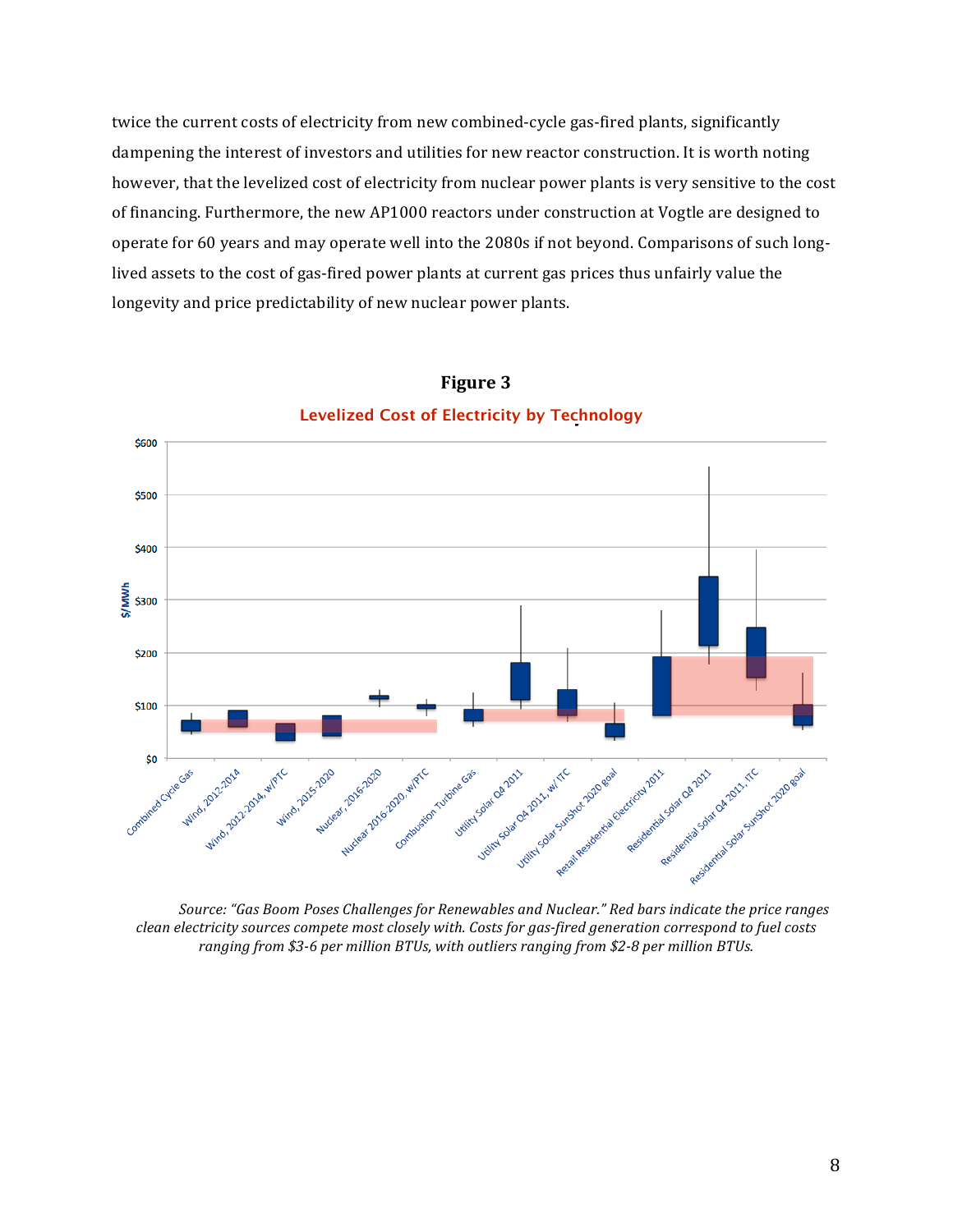#### **SOLAR POWER**

Finally, solar panels installed on residential and commercial rooftops do not have to compete directly with the wholesale cost of power from natural gas-fired plants. Given much higher retail electricity rates, more long-term federal incentives, and additional aid in several states, the outlook for solar power may be stronger. After significant recent cost reductions, rooftop solar installations on residential or commercial buildings have now reached unsubsidized prices that are competitive with retail electricity rates in Hawaii, where average residential electricity prices are quite high. Depending on the pace of innovation and cost reductions, rooftop solar is also within range of cost parity in certain U.S. retail markets with high average electricity prices and/or high solar irradiance, including California, Texas, Florida, and Nevada. Solar is approaching retail cost parity in a set of Northeastern states as well (Connecticut, New York, New Hampshire, and New Jersey), where retail rates exceed \$160 per MWh and solar irradiance is modestly high (see Figure 4). The federal ITC for solar currently combines with numerous state and local inventive programs to open up wider opportunities for solar in select markets. states with the centricity prices. Recent subsidiary projects have achieved rates for the projects of the control of the control of the control of the control of the control of the control of the control of the control of





#### **Nearing Grid Parity: Solar Electricity Costs and Retail Electricity Rates**

Source: "Gas Boom Poses Challenges for Renewables and Nuclear." State residential electricity prices are from EIA data. Estimates for state solar energy costs are approximations based on an index of residential electricity rates, average solar *irradiance*, and maximum capacity factors.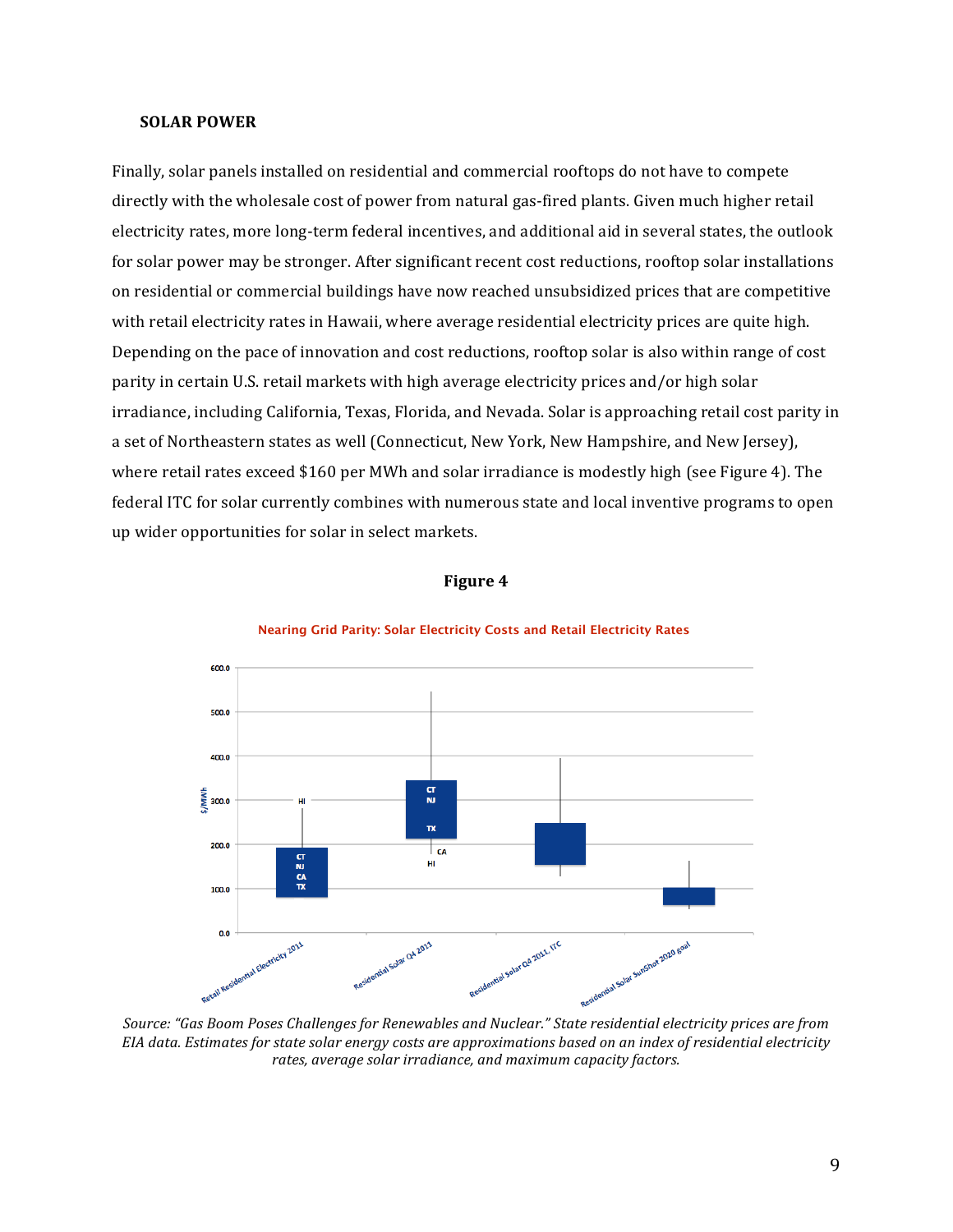Large, utility-scale solar power plants must compete more directly with gas-fired generating units in wholesale power markets. While utility-scale solar installations typically achieve lower costs than rooftop installations due to greater economies of scale, solar power remains more costly (absent subsidies) than new gas-fired generation in wholesale power markets, except perhaps in regions with the highest solar resource (see Figure 3). Utility-scale solar installations thus currently rely on the federal ITC and other state incentives to be competitive in most U.S. markets.

## Further Cost Reductions Key to Moving Clean Tech Beyond Boom and Bust

This is not the first time booming clean tech markets in America have been on the brink of a bust. U.S. markets for clean tech segments from wind, nuclear, and solar power to electric vehicles and alternative fuels have each surged and declined in the past. While a drawdown of federal subsidies is most often the immediate trigger of clean tech market turmoil, the root cause remains the same each time: the higher cost and risk of U.S. advanced energy technologies relative to either mature fossil energy technologies or lower-cost international competitors, which make U.S. clean tech sectors dependent on subsidy and policy support.

New industry sectors are often volatile, as innovative technology firms must challenge both established incumbents and competing upstarts. Advanced energy technologies are no exception.

Yet in energy, unlike biotechnology or information technology, price is king. Like steel or copper, energy is a commodity, principally valued not for its own qualities but for the services and products derived from it. As such, while new drugs, software, or consumer electronics command a price premium from customers by offering new value-added features, new energy technologies must routinely compete on price alone, even if they offer other long-term benefits.<sup>15</sup> It would be a difficult feat for any nascent technology to enter a commodity market and compete immediately on cost, but clean tech sectors face a particularly challenging rival: well-entrenched fossil fuel incumbents that have had more than a century to develop their supply chains - aided by government subsidies and support – and make incremental innovations to achieve high levels of efficiency. 

<sup>&</sup>lt;sup>15</sup> For more on the challenges facing nascent advanced energy sectors, see: "Bridging the Clean Energy Valleys of Death." Full citation in references at end of this testimony. See also: Richard Lester and David Hart, *Unlocking Energy Innovation: How America Can Build a Low-Cost, Low-Carbon Energy System* (Cambridge: MIT) Press 2011); Karsten Neuhoff, "Large-scale Deployment of Renewables for Electricity Generation," Oxford *Review of Economic Policy,* Vol 21, No 1, 2005.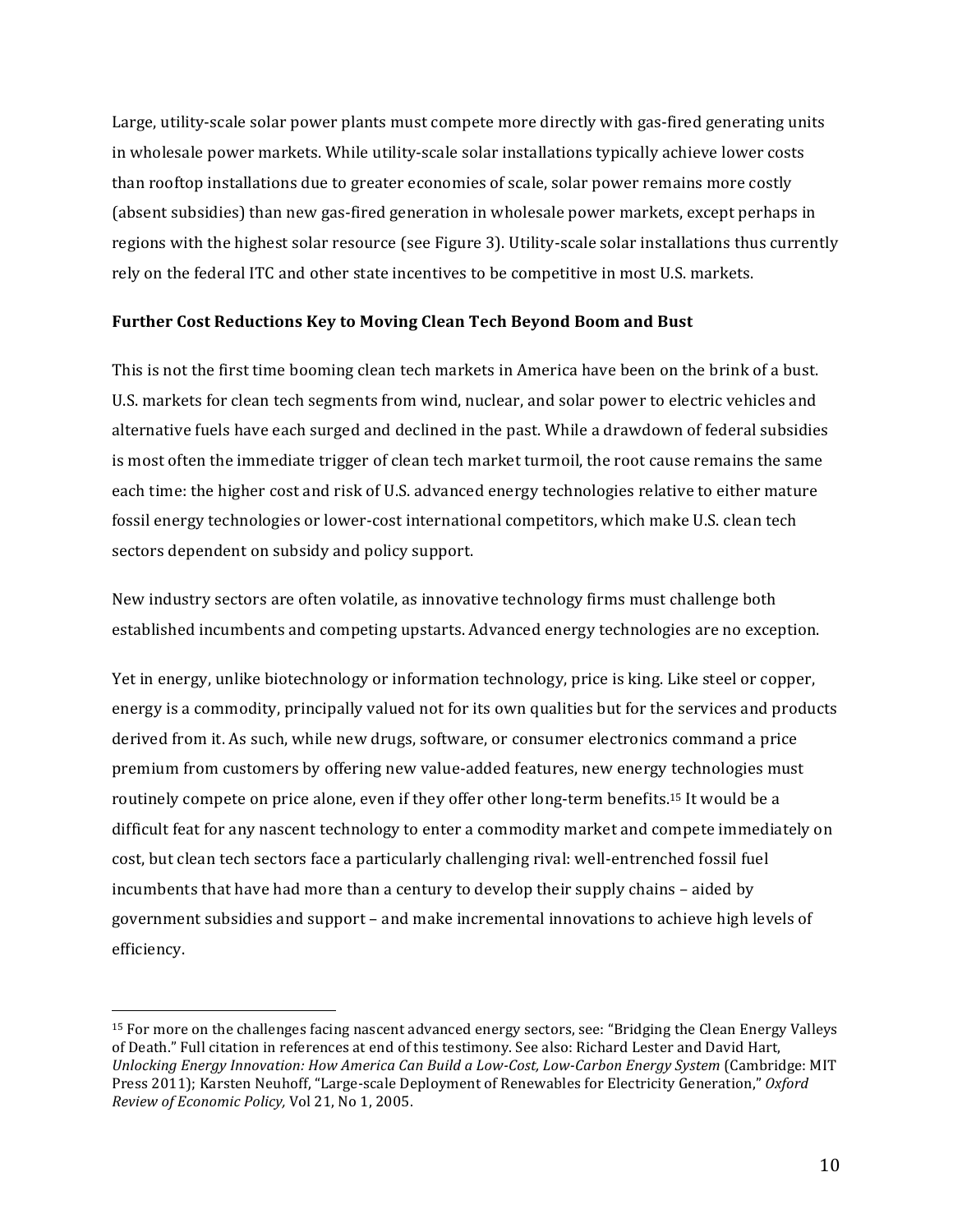The immediate cessation of advanced energy subsidies would not be in the national interest. These advanced energy sectors are still emerging and maturing and must compete against wellentrenched fossil energy sources. Supporting the development of a new portfolio of costcompetitive, scalable advanced energy technologies offers substantial opportunities for enhanced American energy security, economic growth, new technology exports, and improved public health. But this process will take time. Policy continuity, which provides assurance to the market and attracts private investment, is thus critical.

Fortunately, energy technology experts at the International Energy Agency point to numerous remaining technical opportunities to achieve significant cost reductions and performance improvements across a range of advanced energy technologies, from wind and solar power to enhanced geothermal energy systems, advanced nuclear designs, and improved vehicle technologies and fuels.<sup>16</sup> If costs continue to fall over the next several years, for example, rooftop solar PV installations will become fully cost competitive without subsidy in a growing number of retail electricity markets. Line-of-site innovations and improvements in both PV module and nonmodule costs could also bring utility-scale solar costs down to \$40-102 per MWh by the end of the decade, making solar power subsidy independent in wholesale markets across much of the United States.<sup>17</sup> Analysts similarly project incremental turbine technology improvements have the potential to decrease wind energy costs by  $10-30$  percent in the  $2015-2020$  period, bringing the unsubsidized levelized cost into the \$42-67 per MWh range and making wind power broadly competitive in that time frame.<sup>18</sup>

Full cost competitiveness with fossil fuels should be achievable in the near- to medium-term for a variety of advanced energy technologies. The steady process of innovation is the key.

<sup>&</sup>lt;sup>16</sup> See: *Energy Technology Perspectives 2010*, International Energy Agency, 2010.

<sup>&</sup>lt;sup>17</sup> See: "Gas Boom Poses Challenges for Renewables and Nuclear." Full citation in references at end of this testimony. See also: D.M. Powell, et al., "Crystalline silicon photovoltaics: a cost framework for determining technology pathways to reach baseload electricity costs," *Energy & Environmental Science*, 2012, 5, 5874; and "SunShot Vision Study," United States Department of Energy SunShot Initiative, February 2012.

<sup>&</sup>lt;sup>18</sup> See: "Gas Boom Poses Challenges for Renewables and Nuclear." See also: Ryan Wiser et al., "Wind Energy." in *IPCC Special Report on Renewable Energy Sources and Climate Change Mitigation, 2011, Cambridge* University Press; and "2010 Wind Technologies Market Report," U.S. Department of Energy Office of Energy Efficiency and Renewable Energy, July 2011.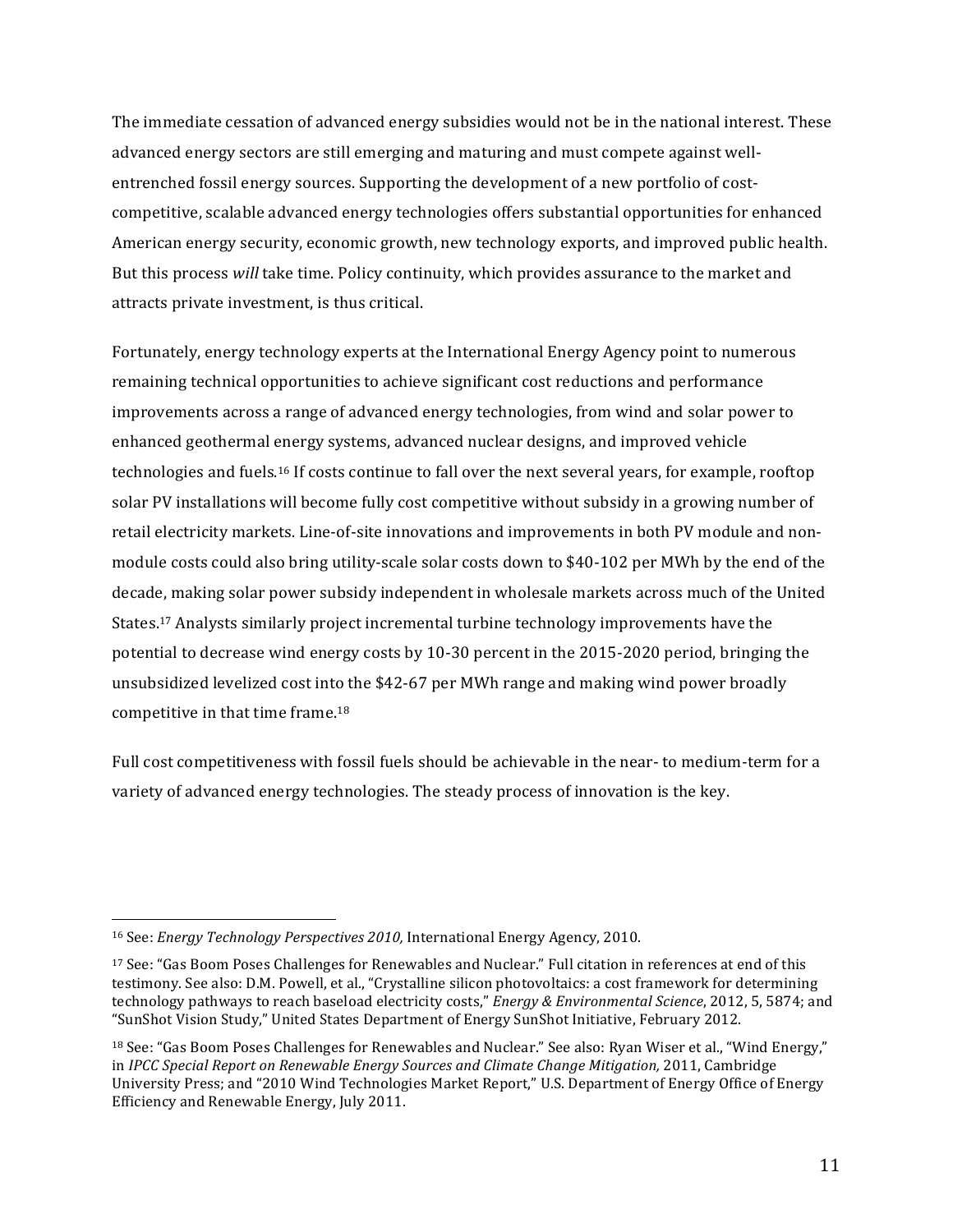As with prior energy innovations from gas turbines and nuclear reactors to shale gas extraction techniques,<sup>19</sup> sustained government policies will be critical to support private entrepreneurs and firms in driving further cost reductions and moving today's advanced energy technologies towards full maturity.

At the same time, the reality is that until technological innovation and cost declines can secure independence from ongoing subsidy, advanced energy technologies will remain continually imperiled by the threat of subsidy expiration and political uncertainty. Meanwhile, public tolerance for significant energy subsidies or the internalization of higher prices for energy is limited. If nascent energy technologies scale up without corresponding declines in price, this limited tolerance will eventually be expended, leading to another market bust. This means that the simple, perpetual extension of today's advanced energy subsidies and policies, with its passive approach to innovation, does not offer a sustainable path beyond a cycle of clean tech boom and bust.

The time has come then to craft a new energy policy framework specifically designed to accelerate technology improvements and cost reductions in advanced energy sectors, ensure scarce public resources are used wisely to drive technologies towards subsidy independence as soon as possible, and continue the growth and maturation of America's advanced energy industries.

With the U.S. advanced energy policy system set to be effectively wiped clean in the coming years, the time for smart reform is now, and this Committee will no doubt play a leading role in such efforts.

To these ends, my colleagues and I recommend policy reform on two critical fronts, detailed in "Beyond Boom and Bust" and summarized in the sections below.

# **I. Reform Advanced Energy Deployment Subsidies to Reward Technology Improvement and Cost Declines**

Expiring policies and programs are poised to wipe away the large bulk of today's advanced energy deployment regime. This creates a clear and urgent need for policy reforms that sustain market opportunities for advanced energy technologies, more effectively deploy limited public resources, and support innovative entrepreneurs and firms.

<sup>&</sup>lt;sup>19</sup> See: "Where Good Technologies Come From" and "Where the Shale Gas Revolution Came From." Full citation in references at end of this testimony.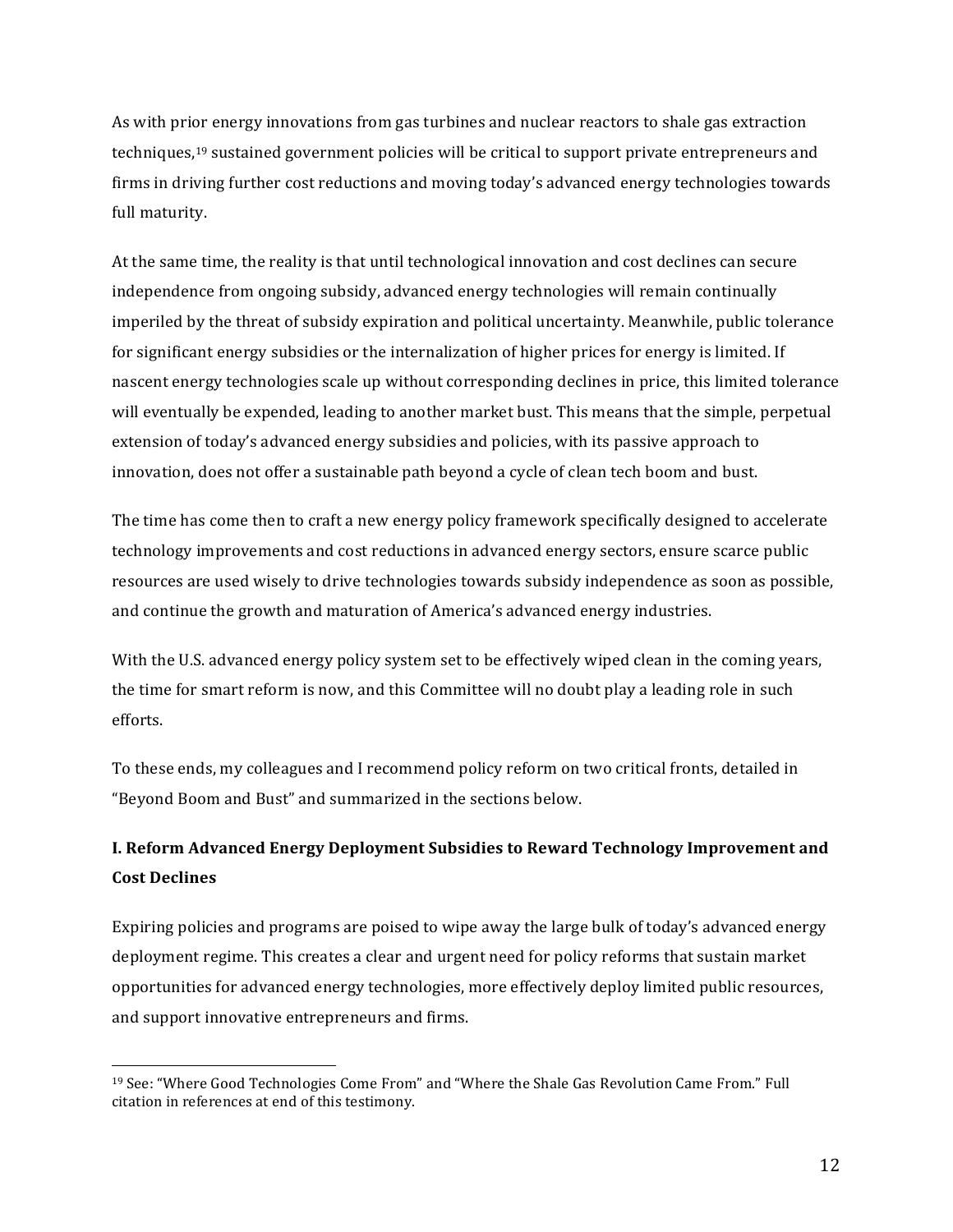Whatever form it takes, a new suite of advanced energy deployment policies must simultaneously drive market demand *and* continual innovation.

By and large, today's energy subsidies do not do enough to support America's innovators, and they have not yet succeeded in driving down the costs of advanced energy technologies far enough to compete with conventional fuels. For example:

- Many of today's clean energy subsidies are focused primarily on supporting the deployment of existing energy technologies at current prices, and most provide no clear pathway to subsidy *independence*. The federal renewable electricity PTC, for example, has provided the same level of subsidy to wind power since initial enactment in 1992. Subsidy levels increase each year at the rate of inflation, keeping per MWh subsidy levels constant in real dollar terms and providing no clear incentive for continual cost declines or pathway to eventual subsidy independence.
- *If* not designed with care, deployment policies can also lock out more promising but higher risk *technologies* from markets, slowing their development. This is a challenge in particular for the renewable portfolio standard and clean energy standard policies given serious consideration by this Committee. These policies typically encourage deployment of the lowest-cost qualifying energy technology available—generally wind power or biomass, or in the case of a proposed CES, natural gas-fired plants. Yet if designed in this manner, RPS or CES policies may do little to drive down the price of other advanced energy technologies, such as solar or advanced nuclear reactor designs, that may have higher costs now but hold the potential to become much cheaper in the long-run.
- *Intermittent and haphazard policy support can also wreak havoc with the business confidence* necessary for the long-term investments required to develop new and improved products. The PTC for wind power, for example, was first enacted in 1992, but has since expired three times, and has been renewed a total of seven times, often with less than a month to spare before pending expiration. Other clean tech subsidies, including key tax credits for solar, biofuels, energy efficient products, and other segments have experienced similarly erratic expirations. The market effects are chilling, and many private firms are forced to focus principally on ramping-up production for subsidized markets while they last, rather than pioneering next-generation designs and manufacturing processes for the long-term. The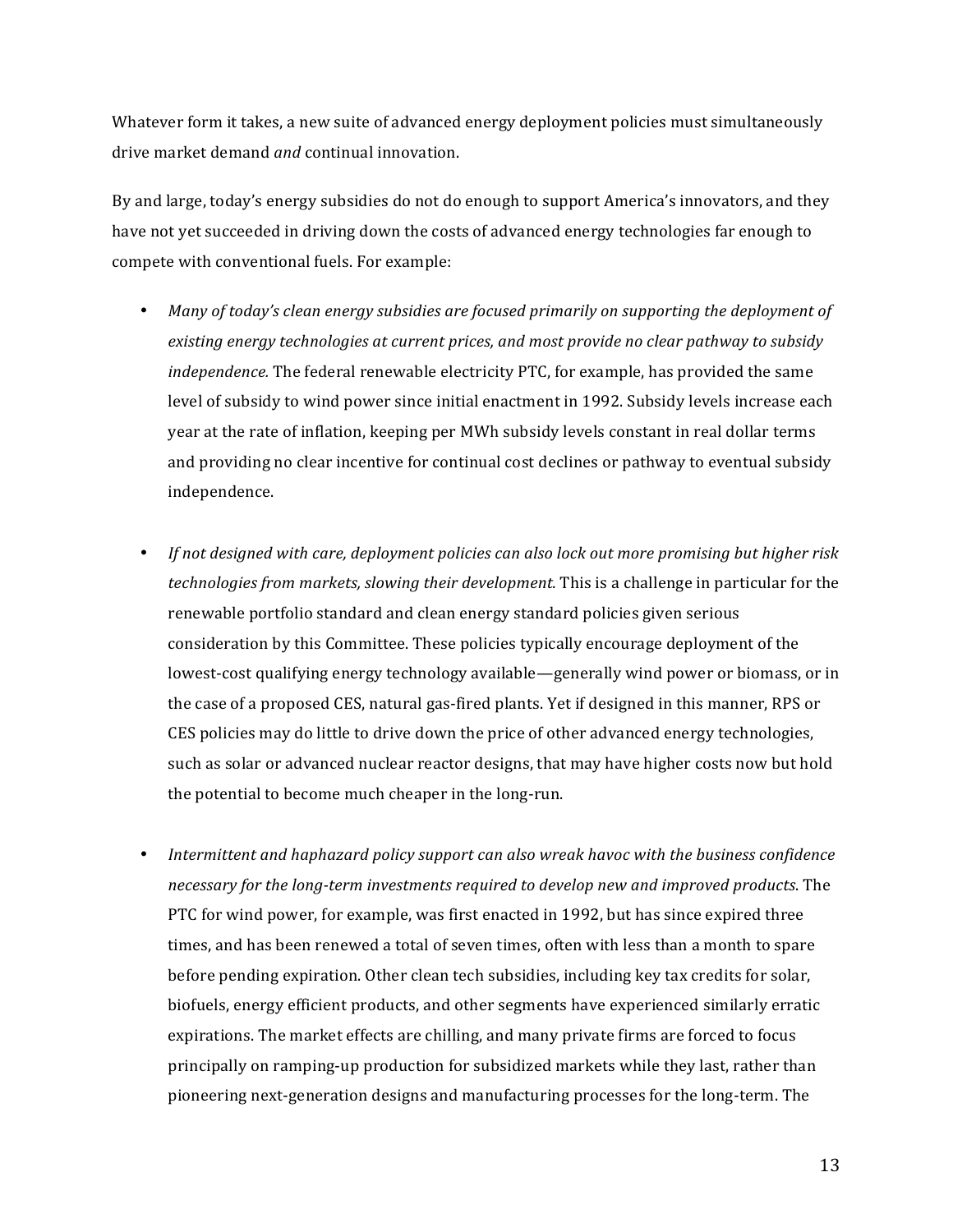intermittent nature of many advanced energy support policies thus slows the pace of innovation in these sectors and actually prolongs the amount of time these sectors remain reliant on public subsidy.

The United States can do better than this. Deployment subsidies and policies should be reformed and designed from the beginning to better support innovative U.S. firms and reward companies for developing, producing, and improving advanced technologies that can ultimately compete on price with both fossil fuels and international competitors alike. Each dollar of federal support today should be optimized to move maturing advanced energy technology sectors towards eventual subsidy independence as soon as possible.

Recognizing that investment horizons, technology development cycles, and market conditions vary across advanced energy technology segments, precise policy mechanisms will likely differ from sector to sector. Yet whether through production or investment subsidies, consumer rebates, market-creating regulations or standards, or other market incentives, we recommend that any advanced energy deployment subsidies meet the following policy design criteria. Reformed policies should:

1. ESTABLISH A COMPETITIVE MARKET.

Deployment policies should create market opportunities for advanced clean energy technologies while fostering competition between technology firms.

- 2. DRIVE COST REDUCTIONS AND PERFORMANCE IMPROVEMENTS. Deployment policies should create market incentives and structures that demand and reward continual improvement in technology performance and cost.
- 3. PROVIDE TARGETED AND TEMPORARY SUPPORT FOR MATURING TECHNOLOGIES. Deployment policies must not operate in perpetuity, but rather should be terminated if technology segments either fail to improve in price and performance or become competitive without subsidy.
- 4. REDUCE SUBSIDY LEVELS IN RESPONSE TO CHANGING TECHNOLOGY COSTS. Deployment incentives should decline as technologies improve in price and performance to both conserve limited taxpayer and consumer resources and provide clear incentives for continued technology improvement.
- 5. AVOID TECHNOLOGY LOCK-OUT AND PROMOTE A DIVERSE ENERGY PORTFOLIO. Deployment incentives should be structured to create market opportunities for energy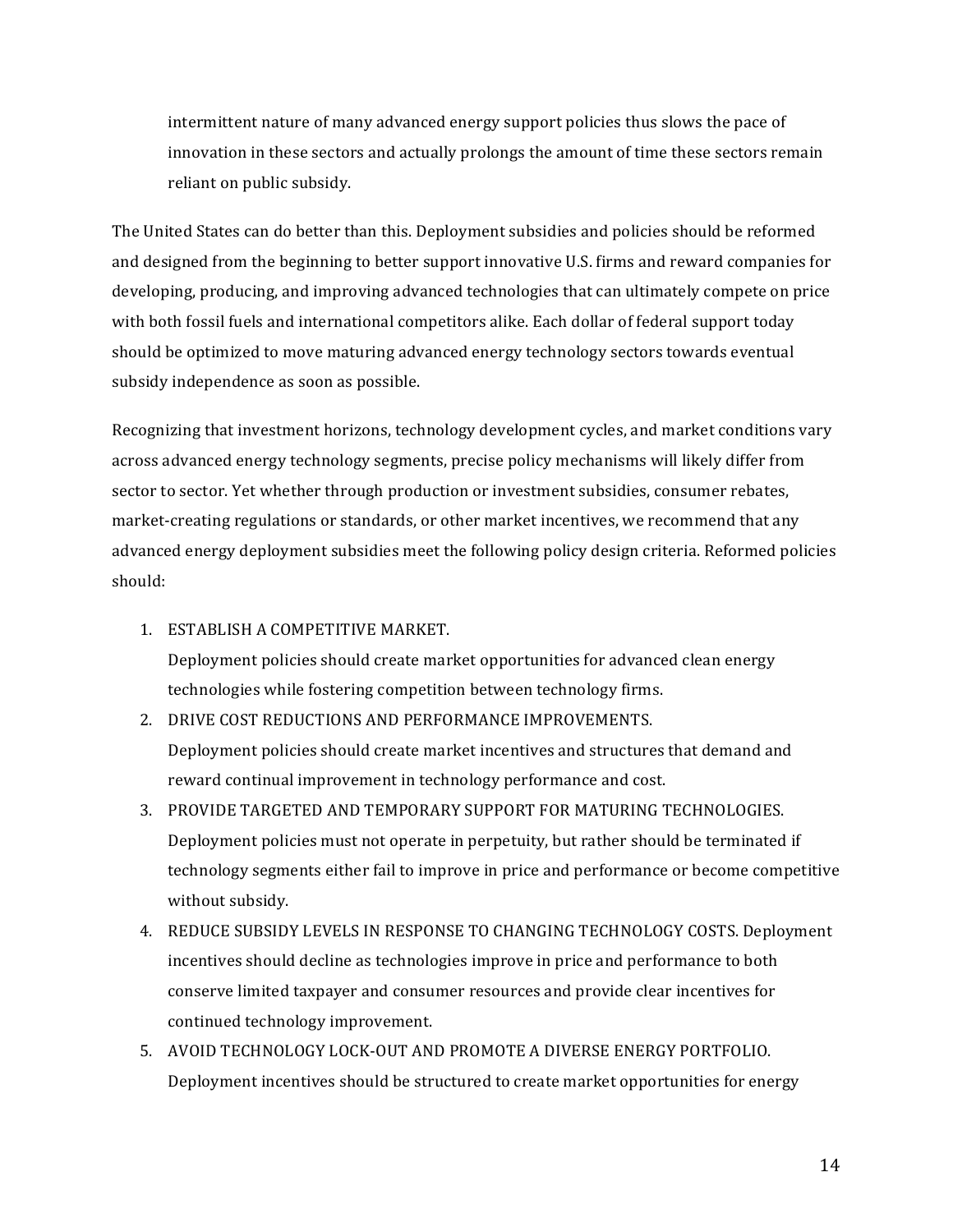technologies at different levels of maturity, including new market entrants, to ensure that each has a chance to mature while allowing technologies of similar maturity levels to compete amongst themselves.

6. PROVIDE SUFFICIENT BUSINESS CERTAINTY. While deployment incentives should be temporary, they must still provide sufficient certainty to support key business decisions by private firms and investors.

7. MAXIMIZE THE IMPACT OF TAXPAYER RESOURCES AND PROVIDE READY ACCESS TO AFFORDABLE PRIVATE CAPITAL.

Deployment incentives should be designed to avoid creating unnecessarily high transaction costs while opening up clean tech investment to broader private capital markets.

Several policies could be structured to meet these criteria, including:

- *Competitive deployment incentives* could be created for various clean tech segments of similar maturity, with incentives for each segment falling steadily over time to demand and reward continual innovation and price improvements.<sup>20</sup>
- *Steadily improving performance-based standards* could create both market demand and spur consistent technology improvement.<sup>21</sup>
- *"Top-runner" programs* competitively establish performance standards or financial incentive levels based on the leading industry performers in each market segment, forcing other firms to steadily innovate to stay competitive in the market.<sup>22</sup>

  $20$  See "Post-Partisan Power," page 22-23. Full citation in references at end of this testimony.

<sup>&</sup>lt;sup>21</sup> Corporate Average Fuel Economy standards (CAFE) for passenger and freight vehicles or Emissions Performance Standards for new power plants each demand progressively improved technology performance. Similar standards could be designed to drive improvements in key factors determining technology costs or performance, such as the electric conversion efficiency of power plants.

<sup>&</sup>lt;sup>22</sup> Japan's "top-runner" or "front-runner" energy efficiency program, for example, sets minimum standards for the energy efficiency of a variety of appliances, personal and freight vehicles, and lighting technologies. These standards are automatically revised on a periodic basis with new performance standards set based on the real performance of the most efficient products the market in each technology segment. Market leaders thus set the bar for the next performance standard, and competing firms must improve their technology performance to keep pace, driving market competition, innovation, and steady improvement in performance across each technology segment. See "Top Runner Program: Developing the World's Best Energy-Efficient Appliances," Ministry of Economy, Trade, and Industry of Japan, March 2010.

Environmental and air quality regulations requiring the implementation of "best available control technology" (i.e. certain New Source Review regulations implementing the Clean Air Act) operate on similar principles as well, requiring steady improvement in performance as available technologies improve.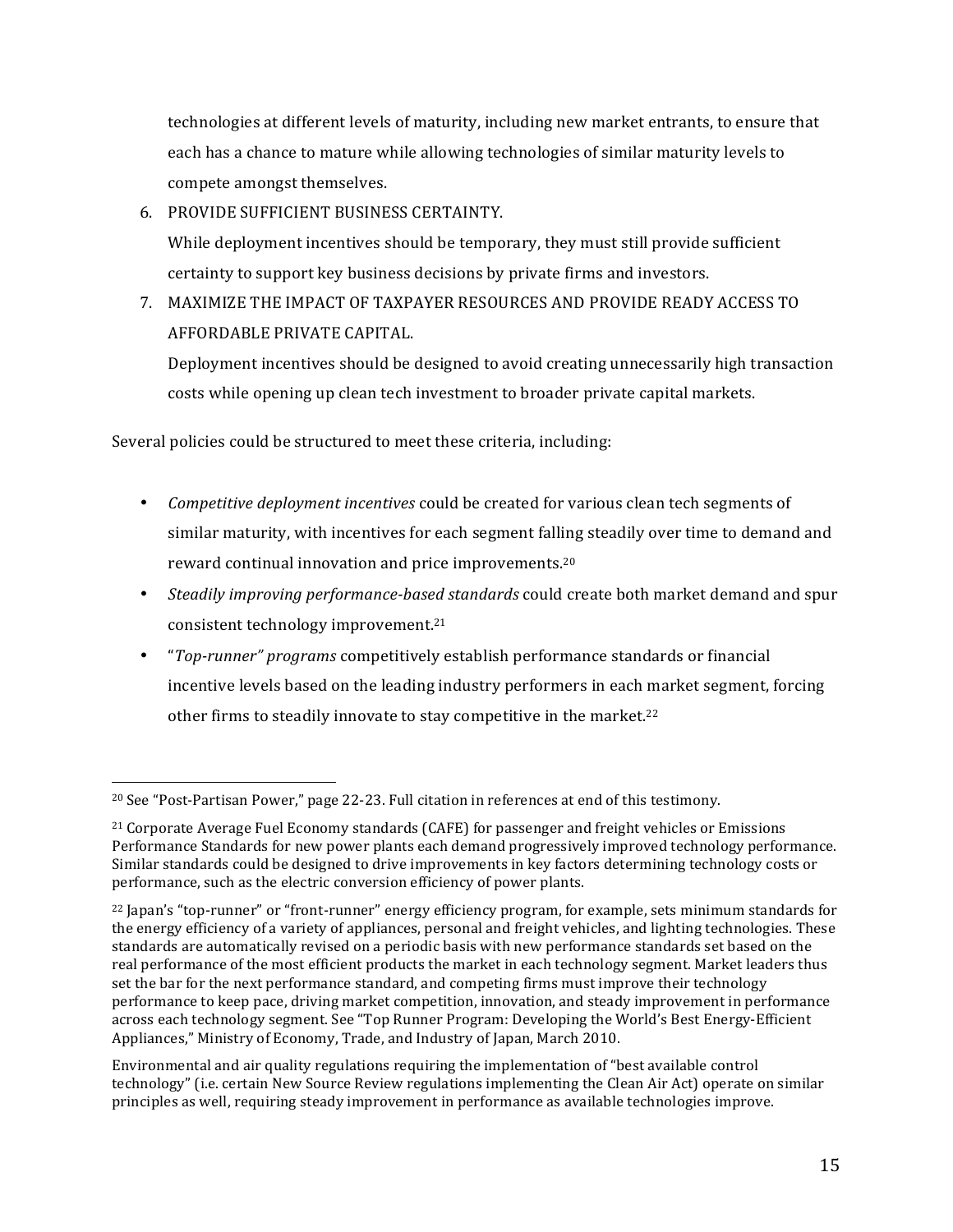- *Demanding federal procurement opportunities* could be created to drive both market opportunities and ensure steady improvement of each successive generation of product, particularly when advanced energy technology products align with strategic military needs.23
- *Reverse auction incentives* could be established for varying technologies to drive industry competition and innovation.<sup>24</sup>

If structured to adhere to these criteria, a new era of advanced energy deployment policies will neither select "winners and losers" *a priori*, nor create permanently subsidized industries. Rather, these policies will provide opportunity for all emerging advanced energy technologies to demonstrate progress in price and performance, foster competitive markets within a diverse energy portfolio, and put these segments on track to full subsidy independence.

## **II. Strengthen the National Energy Innovation System**

 

Subsidy reform by itself will not be sufficient to drive the needed technology innovation and subsequent adoption of affordable advanced energy technologies. For that reason, energy policy reform to secure an internationally competitive, subsidy-independent advanced energy technology sector must harness America's strengths as an innovator.

The United States is home to world-class universities, generations of trained scientists and engineers, potent centers of entrepreneurship, finance, and advanced manufacturing, and a creative culture capable of attracting talent from around the world. Yet when it comes to energy, America's

<sup>&</sup>lt;sup>23</sup> See "Post-Partisan Power," page 23-24. See also: Daniel Sarewitz and Sam Thernstrom, "Energy Innovation at the Department of Defense: Assessing the Opportunities," Consortium for Science, Policy, and Outcomes and Clean Air Task Force, March 2012.

 $24$  Reverse auction programs are now in place in California for utility procurement of rooftop solar power installations and have been used in India and China to determine accurate market prices for later feed-in tariff subsidies. These programs provide strong incentive for market competition and reward firms who set the bar for price and performance with expanded market opportunities. The reverse auction mechanism for solar in California have secured record low contract prices. See: "Update to RAM Contract - 145 MW Total," Vote Solar Initiative," http://votesolar.org/2012/04/update-to-ram-contracts-145-mw-total/, accessed May 16, 2012. 

For Congressional proposals establishing reverse auction mechanisms, see: H.R.909 (112<sup>th</sup> Congress), "A Roadmap for America's Energy Future," Title III, "Reverse Auction Mechanism for Renewable Energy Generation and for Renewable Fuel Production," sponsored by Representative Devin Nunes (R-CA-21); S.3434 (111<sup>th</sup> Congress), "Practical Energy and Climate Plan," Title I, Subtitle B, Sec. 111, "Production Incentives for Renewable Fuels," sponsored by Senator Richard Lugar (R-ID).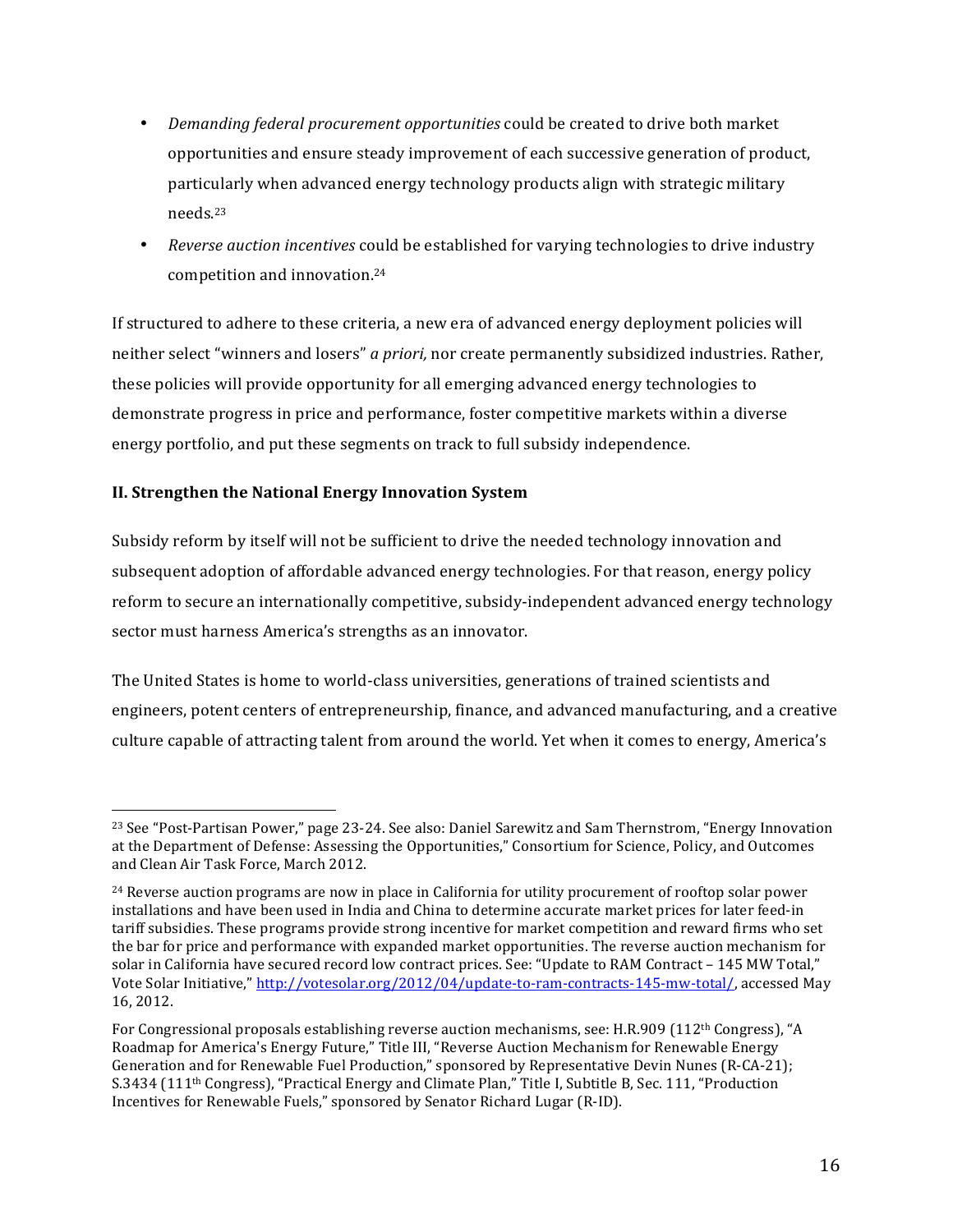innovation system falls short.<sup>25</sup> Policy makers must strengthen the U.S. energy innovation system to catalyze advanced energy breakthroughs and support continual technology improvement.

Along with the key reforms to deployment policies discussed above, the nation should pursue policy reform along three additional fronts:

## STEADILY INCREASE INVESTMENT IN RD&D WHILE REFORMING AND STRENGTHENING THE U.S. ENERGY INNOVATION SYSTEM

Stepped up investment in energy  $RD&D$  is sorely needed to both invent new technologies and improve the cost and performance of existing ones to make them more competitive with conventional energy sources. Yet neither the private nor the public sector currently invests the resources required to accelerate energy innovation and drive down the cost of advanced energy technologies.

Multiple barriers prevent firms from adequately investing in the development of new, high-risk energy technologies. These include: knowledge spillover risks from private investment in research; the commodity nature of most energy markets, which prevent nascent, higher cost energy technologies from charging a premium; inherent technology and policy risks in energy markets; the financial scale and long time horizon of many clean energy projects; and a lack of wide-spread enabling infrastructure. As a result of these and other barriers, U.S. energy firms reinvest well below one percent of revenues in RD&D. This stands in stark contrast to firms in the information technology, semiconductor, and pharmaceuticals sectors, which typically reinvest 15 to 20 percent of their revenue in RD&D and new product development.<sup>26</sup>

This private sector gap is due in part to an analogous one in the public sector. Federal energy RD&D spending has stood in the \$4-6 billion range in recent years.<sup>27</sup> By contrast, the United States invests almost \$19 billion per year in the National Aeronautic and Space Administration (NASA) and \$33.5 billion each year into health research (primarily through the National Institutes of Health), while defense related R&D now approaches \$80 billion annually. At 10 percent of total economic activity,

<sup>&</sup>lt;sup>25</sup> See: "Post-Partisan Power," pages 13-16.

 $26$  See: "Bridging the Clean Energy Valleys of Death," pages 7-10. Full citation in references at the end of this testimony.

 $27$  See: "Energy Innovation Tracker," http://energyinnovation.us, Information Technology and Innovation Foundation.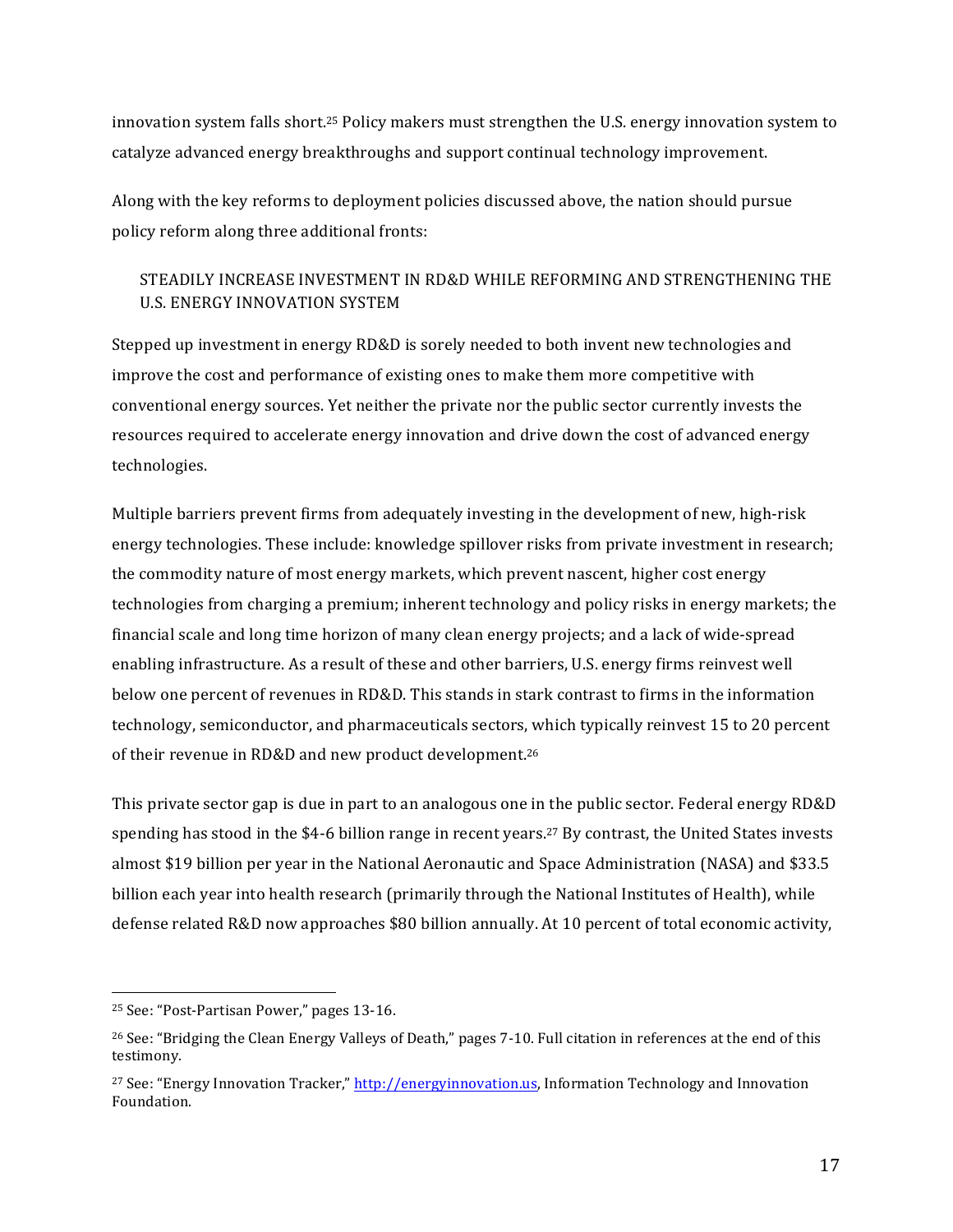the vast size and critical importance of the energy sector to the U.S. economy and national security calls for investments in advanced energy innovation of a similar order of magnitude.

As such, a broad consensus has emerged among energy sector analysts  $-$  including the business leaders of the American Energy Innovation Council, the members of the Presidential Council of Advisors on Science and Technology, and a set of think tanks with diverse ideological backgrounds<sup>28</sup> — that **energy RD&D investment should roughly triple** over time to at least \$15 billion annually.

At the same time, **America's energy innovation system must also be modernized** to leverage regional innovation opportunities and strengthen new institutional models at the federal level. Examples of recent institutional innovations at DOE include the creation of the Energy Frontier Research Centers (EFRCs), the Advanced Research Projects Agency-Energy (ARPA-E), and the Energy Innovation Hubs. Such efforts should be continued and expanded. Similarly, efforts to build public-private partnerships responsive to both industry needs and regional strengths should continue to be encouraged across the DOE and particularly in the National Labs in order to ensure a maximum return on the federal investment in  $RD&D.29$ 

## IMPLEMENT EFFECTIVE POLICIES TO ACCELERATE COMMERCIALIZATION OF ADVANCED ENERGY TECHNOLOGIES

To ensure a fully competitive energy market, the federal government must also do more to speed the demonstration and commercialization of new advanced energy technologies. Due to multiple market barriers, private sector financing is typically insufficient to move new energy innovations from early-stage laboratory research on to proof-of-concept prototype and then to full commercial scale. There are two financing gaps, in particular, that kill off too many promising new technologies

<sup>&</sup>lt;sup>28</sup> See for example: "A Business Plan for America's Energy Future" from the American Energy Innovation Council (AEIC); "Report to the President on Accelerating the Pace of Change in Energy Technologies Through an Integrated Federal Energy Policy" from the President's Council of Advisors on Science and Technology (PCAST)and "Post-Partisan Power," authored by scholars at the American Enterprise Institute, Breakthrough Institute, and Brookings Institution.

<sup>&</sup>lt;sup>29</sup> See: "Post-Partisan Power." Full citation in references at end of this testimony. See also: Duderstadt et al. *Energy Discovery-Innovation Institutes: A Step Towards America's Energy Sustainability, Brookings Institution,* February 2009; and Jesse Jenkins, Joshua Freed, and Avi Zevin, "Jumpstarting a Clean Energy Revolution with a National Institutes of Energy," Breakthrough Institute and Third Way, September 2009.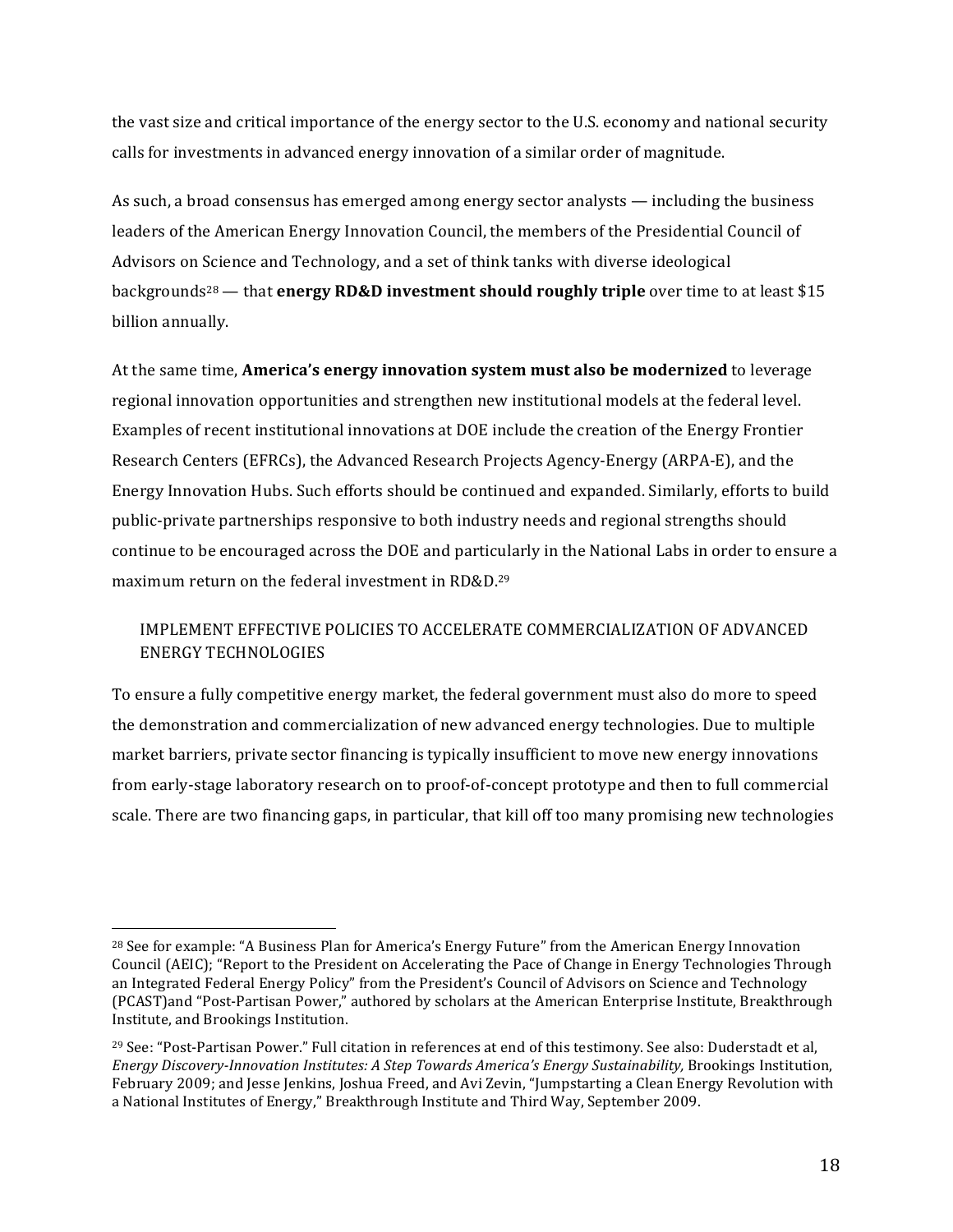before they have a chance to develop. These are known as the early-stage "Technological Valley of Death" and the later-stage "Commercialization Valley of Death" (see Figure 5).<sup>30</sup>

## **Figure 5**



## POLICY RESPONSES TO THE CLEAN ENERGY VALLEYS OF DEATH

Source: "Bridging the Clean Energy Valleys of Death."

The  $\sf Technology$  Valley of Death occurs early in the development of a technology, as breakthrough research and technological concepts aim to develop commercially viable products. Investors are typically reluctant to fund early-stage research and product development, and many entrepreneurial start-ups fail to attract sufficient capital to see their research concepts translated into commercial products. New institutional arrangements for federal research support discussed above can help address this Technology Valley of Death, including ARPA-E and new regional innovation consortia.

The Commercialization Valley of Death exists between the pilot/demonstration and commercialization phases of the technological development cycle. This financial gap plagues advanced energy technologies that have already demonstrated proof of concept but still require large amounts of capital—often on the order of hundreds of millions of dollars—to demonstrate

<sup>30</sup> See: "Bridging the Clean Energy Valleys of Death." Full citation in references at the end of this testimony.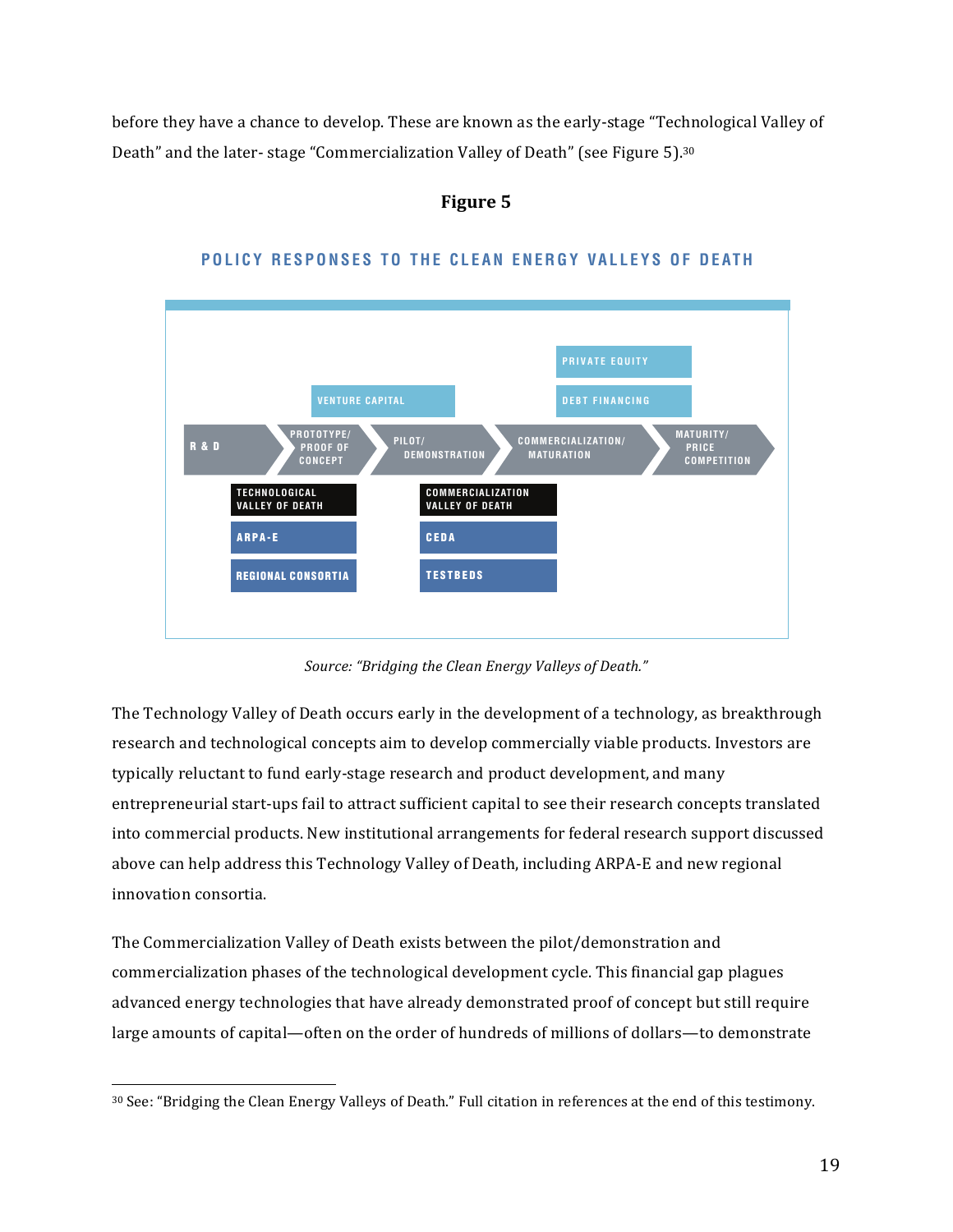that their design and manufacturing processes can be brought to full commercial scale. This scale of funding exhausts the comparatively limited resources of typical venture capital-led financing rounds, and many VCs are beginning to eschew these nascent and capital-intensive energy technologies in favor of companies with more timely returns to investment.

Advanced energy policy reform should be extended to policies designed to address this Commercialization Valley of Death, including the DOE's Loan Programs Office. The LPO was created in part to help address this Valley of Death, yet the office was soon caught in a mix of competing objectives, including job creation, near-term economic stimulus, and long-term innovation. The LPO should now be replaced by a more flexible, independent, and sophisticated suite of financial tools and other mechanisms designed to draw private capital into advanced energy projects through a variety of investment, credit, securitization, insurance, and standardization activities. Whether delivered through a **Clean Energy Deployment Administration** (CEDA) or other entities or programs, the clear mission of these activities would be to accelerate the commercialization and deployment of critical advanced energy technologies.<sup>31</sup>

A **National Clean Energy Testbeds** program (N-CET) could also be established to take advantage of public lands to accelerate technology demonstration and commercialization. This new program would provide access to pre-approved, monitored, and grid-connected public lands and waters ideal for demonstration of innovative energy technologies, thereby reducing the cost, time, and permitting challenges associated with technology commercialization.<sup>32</sup>

The power of **military procurement** should also be leveraged to drive demanding early markets for advanced energy technologies that meet tactical and strategic military needs and may have later commercial applications. Energy technologies with dual-use military and commercial potential include advanced vehicle technologies, aviation biofuels, advanced solar power, improved batteries, and small modular nuclear reactors.<sup>33</sup>

<sup>31</sup> See: Jesse Jenkins and Sara Mansur, "A Clean Energy Deployment Administration: Unlocking Advanced Energy Innovation and Commercialization," November 2011. http://thebreakthrough.org/blog/CEDA.pdf

<sup>32</sup> See: Jesse Jenkins, Sara Mansur, Alexandra Tweedie, and Paul Sharfenberger, "A National Clean Energy Testbeds Program: Using Public Lands to Accelerate Advanced Energy Innovation and Commercialization." November 2011. http://thebreakthrough.org/blog/Testbeds.pdf

<sup>33</sup> See "Post-Partisan Power," page 23-24. See also: Daniel Sarewitz and Sam Thernstrom 2012, op cit. note 21.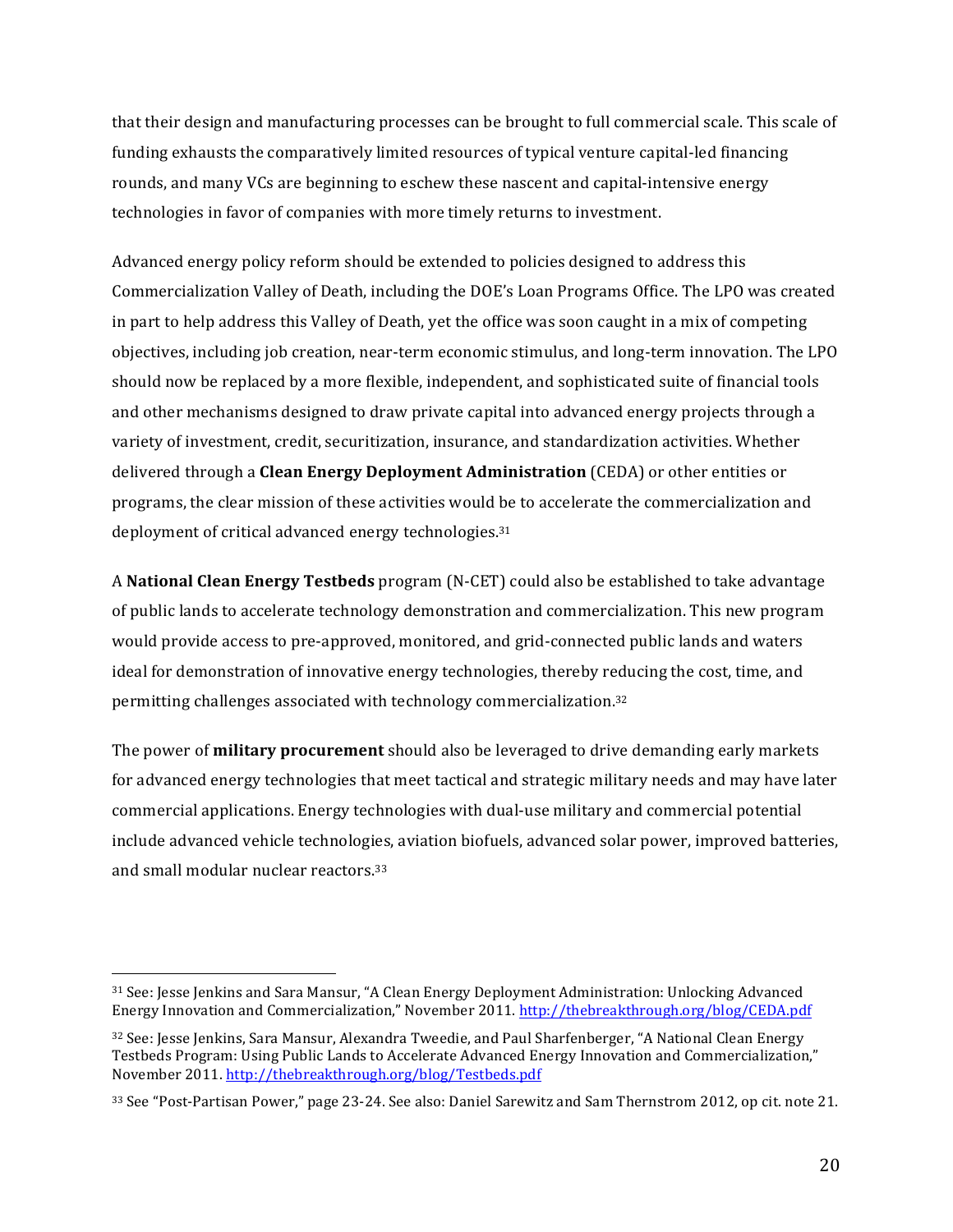## HARNESS ADVANCED MANUFACTURING, REGIONAL INDUSTRY CLUSTERS, AND A WORLD-CLASS ENERGY WORKFORCE TO ENHANCE AMERICA'S INNOVATIVE EDGE

**Advanced manufacturing** is an integral part of the innovation system and a key area for cost reductions and performance improvements in emerging technologies. Innovation thus suffers when divorced from manufacturing activities. U.S. advanced manufacturing must play a key role in accelerating energy innovation. Technical support programs, public-private research consortia, and other strategic policies can help domestic manufacturers of advanced energy technologies remain at the cutting edge. $34$ 

Likewise, the nation needs to develop more potent, catalytic ways to leverage and enhance regional **advanced energy industry clusters**. Such industry clustering has been shown to accelerate growth by promoting innovation, entrepreneurship, and job creation. Policy makers should increase investment in competitive grants to support smart regional cluster initiatives, designed not in Washington but on the ground close to the "bottom up" innovation that has broken out in numerous states and metropolitan areas.<sup>35</sup>

Finally, American energy technology leadership will require a highly educated, globally competitive **advanced energy workforce**. The nation must make new investments in energy science, technology, engineering, and mathematics education and make smart reforms to immigration policies to ensure America remains the destination of choice for the world's best entrepreneurs and innovators.36

# **Shale Gas Revolution Demonstrates Importance of Government Role in Advanced Energy Innovation**

As we consider policy reforms to accelerate energy innovation and move advanced energy technologies towards full maturity, we can look no further than the shale gas boom that has revolutionized U.S. energy markets for an important precedent for the key role of government in advanced energy innovation.

<sup>34</sup> See: Ryan McConaghy and Devon Swezey, "Manufacturing Growth: Advanced Manufacturing and the Future of the American Economy," Breakthrough Institute and Third Way, October 2011. http://thebreakthrough.org/blog/BTI\_Third\_Way\_Idea\_Brief\_-\_Manufacturing\_Growth\_.pdf

<sup>35</sup> See: Mark Muro and Bruce Katz, "The New `Cluster Moment:' How Regional Innovation Clusters Can Foster the Next economy," Brookings Institution, 2010.

<sup>&</sup>lt;sup>36</sup> See: "Post-Partisan Power," pages 18-20. Full citation in references at end of this testimony.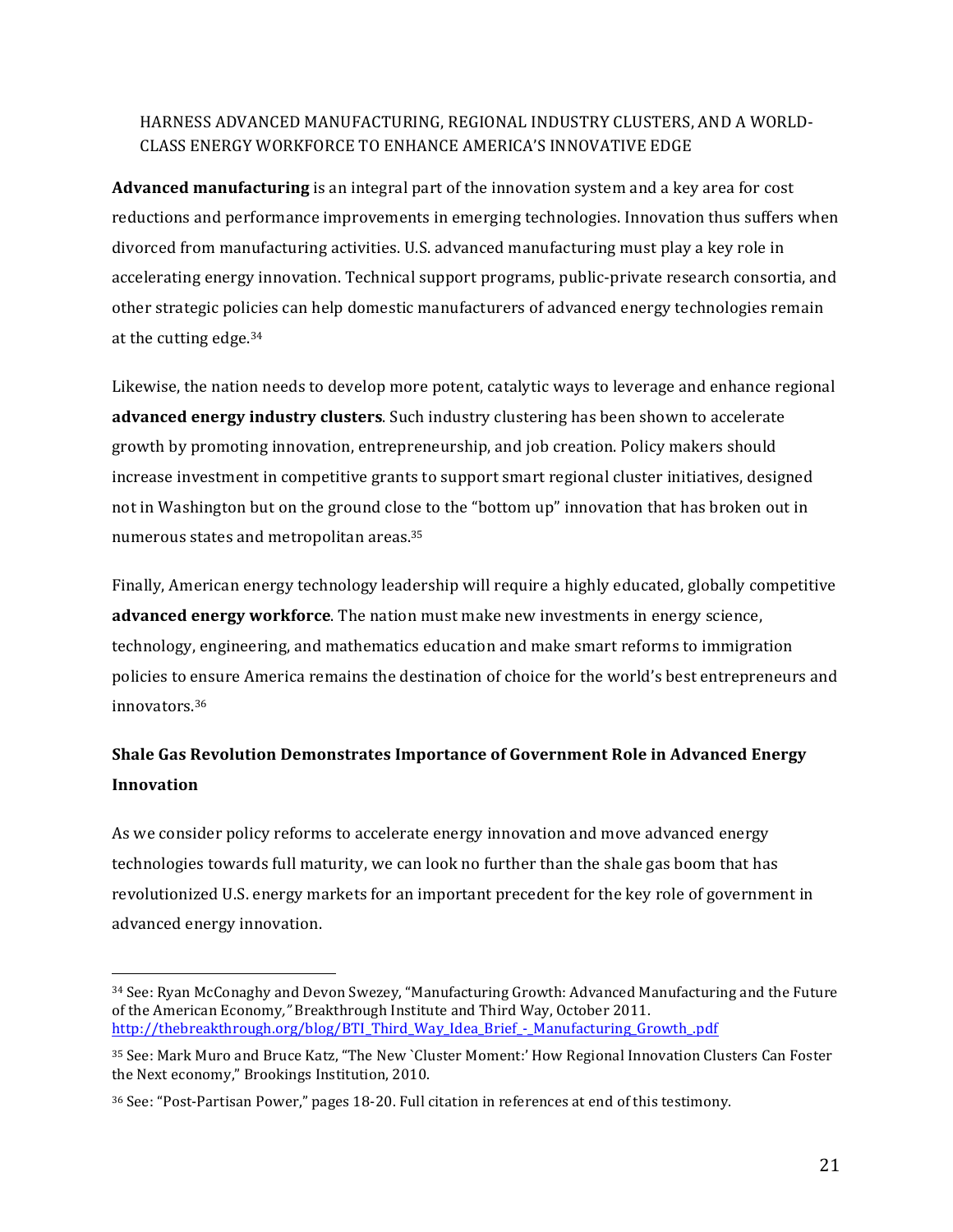Shales now produce over 25 percent of domestic natural gas resources, up from 2 percent in 2001. The shale boom has also pushed natural gas's contribution to America's electricity generation portfolio from 20 percent to nearly 30 percent in the last few years alone. Natural gas resources in shale, once thought to be unrecoverable and until this past decade prohibitively expensive to extract on a full commercial scale, are now accessible and abundant. The shale boom has expanded domestic energy production, pushed down wholesale electricity prices to record lows, and accelerated the retirement of America's aging coal plant fleet, significantly improving public health. These advances were made possible by technological innovations resulting from a sustained partnership between the gas industry and the American federal government.

In a series of investigations and interviews with historians, gas industry executives, engineers, and federal researchers, the Breakthrough Institute uncovered the historical role of the federal government in the development of cost-effective shale gas extraction technologies.<sup>37</sup> We consistently found that innovation and progress in the development of hydraulic fracturing and other key gas recovery technologies arose from public-private research and commercialization efforts. From basic science to applied R&D to technological demonstration to tax policy support and cost-sharing partnerships with private industry, federal programs proved essential to gas industry engineers in figuring out how to map, drill, and recover shale gas - and, most importantly, how to do it cost effectively.

In summary, federal investments and involvement in the development of shale gas extraction technologies spanned three decades (see Figure 6) and were comprised of:

- The Eastern Gas Shales Project, a series of public-private shale drilling demonstration projects in the 1970s;
- Collaboration with the Gas Research Institute (GRI), an industry research consortia that received partial funding and R&D oversight from the Federal Energy Regulatory Committee (FERC);
- Early shale fracturing and directional drilling technologies developed by the Energy Research & Development Administration (later the Department of Energy), the Bureau of Mines, and the Morgantown Energy Research Center (later the National Energy Technology Laboratory);

<sup>37</sup> See: "Where the Shale Gas Revolution Came From." Full citation in references at the end of this testimony.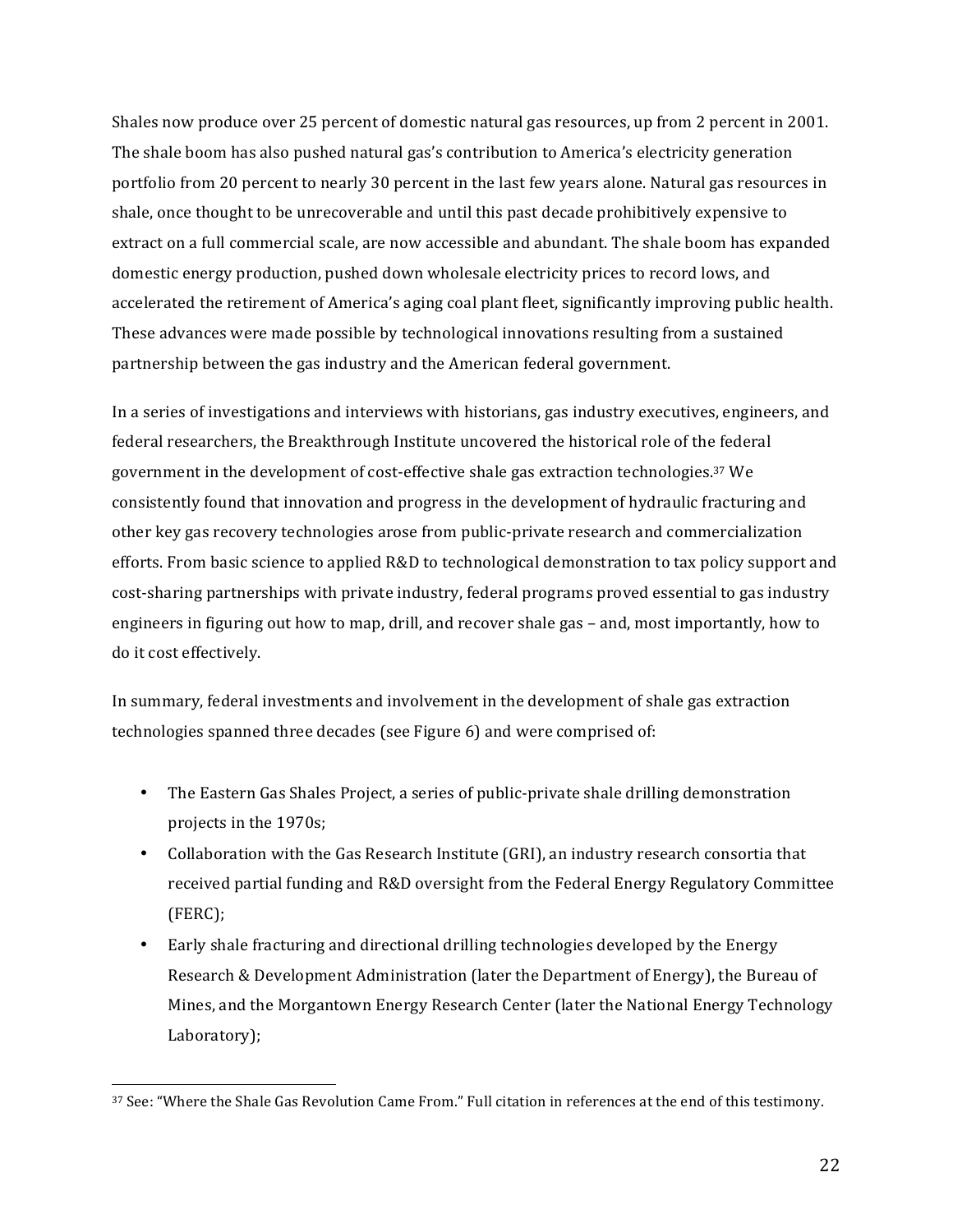- The Section 29 production tax credit for unconventional gas, in effect from 1980-2002;
- Public subsidization and cost-sharing for demonstration projects, including the first successful multi- fracture horizontal drilling play in Wayne County, West Virginia in 1986, and Mitchell Energy's first horizontal well in the Texas Barnett shale in 1991; horizontal well in the Texas Barnett shall in the Texas Barnett shall in 1991; the theory
- Three-dimensional microseismic imaging, a geologic mapping technology developed for applications in coal mines by Sandia National Laboratories.



## **i Figure 6 Figure 6**

**Shale Gas Development in the United States: A Timeline**

 $Source:$  "Where the Shale Gas Revolution Came From."

It's clear that these government investment and research worked to drive innovations and cost declines in shale gas extraction technologies. Nevertheless, skeptics may wonder whether the private sector would have achieved these gains without any public support. Luckily, history puts this counterfactual to the test: there are plenty of countries with sizable shale deposits  $-$  including Russia, China, Poland, South Africa, Britain, and others — where active oil and gas industries did not make congruent investments in shale fracturing technologies. Instead, it was the United States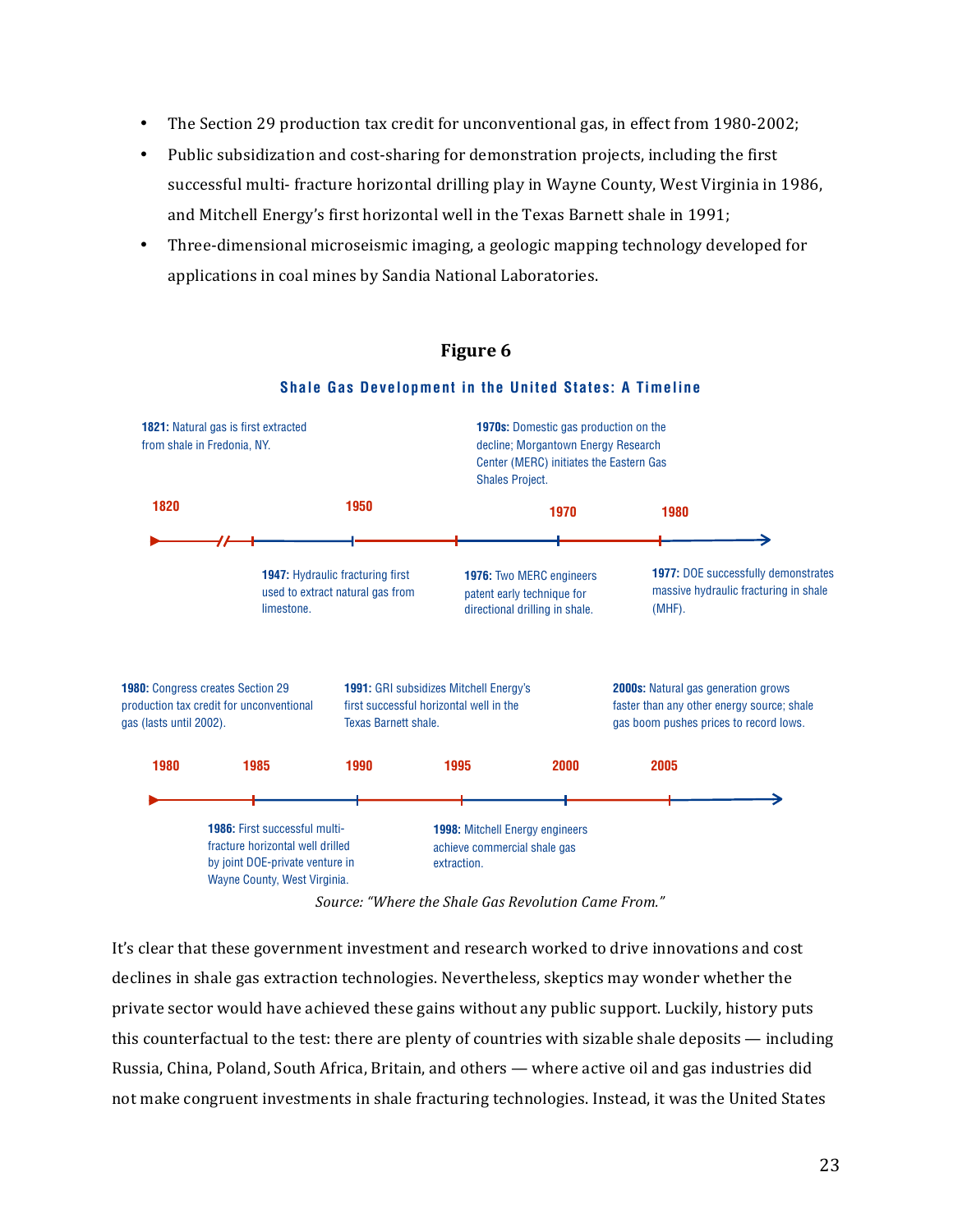that first cracked the shale gas challenge through decades of research and commercialization; shale fracturing operations in other countries are only now getting off the ground. The U.S. partnership between both public and private sectors was the key to America's shale gas leadership.

The importance of this government role should come as no surprise. Because private companies have difficulty monetizing and capturing all the benefits of energy technology research, it is consistently the case that federal coordination and investment is required to drive high-level technological innovation in the energy sector. As documented in the Breakthrough Institute's 2010 report "Where Good Technologies Come From," the American federal government has historically played a leading role in the development a broad range of other innovative technologies, including microchips, jet turbines, nuclear power reactors, and the Internet.<sup>38</sup>

The gas industry itself has spoken on behalf of the importance of federal research efforts. As Fred Julander, head of Julander Energy and member of the National Petroleum Council, notes: "The Department of Energy was there with research funding when no one else was interested and today we are all reaping the benefits. Early DOE R&D in tight gas sands, gas shales, and coalbed methane helped to catalyze the development of technologies that we [in the industry] are applying today."39

"The DOE started it, and other people took the ball and ran with it," Mitchell Energy's former Vice President Dan Steward told Breakthrough Institute. "You cannot diminish DOE's involvement."<sup>40</sup>

## **Conclusions**

The American shale gas boom has brought bountiful new energy reserves, low prices, and thousands of new jobs. As we have seen, government policies  $-$  including federal R&D funding, public-private demonstration initiatives, and production incentives for maturing, pre-competitive energy technologies — played a critical role in advancing the key energy innovations required to unlock U.S. shale gas reserves.

Yet America's energy appetites are vast, and new uses for gas — from expanded chemicals production and gas-fired power generation to demand from new natural gas vehicles and export

<sup>38</sup> See: "Where Good Technologies Come From." Full citation in references at end of this testimony.

<sup>&</sup>lt;sup>39</sup> See: "Shale Gas: Applying Technology to Solve America's Energy Challenges," US National Energy Technology Laboratory, http://www.netl.doe.gov/technologies/oilhgas/publica5ons/brochures/ Shale\_Gas\_March\_2011.pdf 

<sup>&</sup>lt;sup>40</sup> See: "Where the Shale Gas Revolution Came From."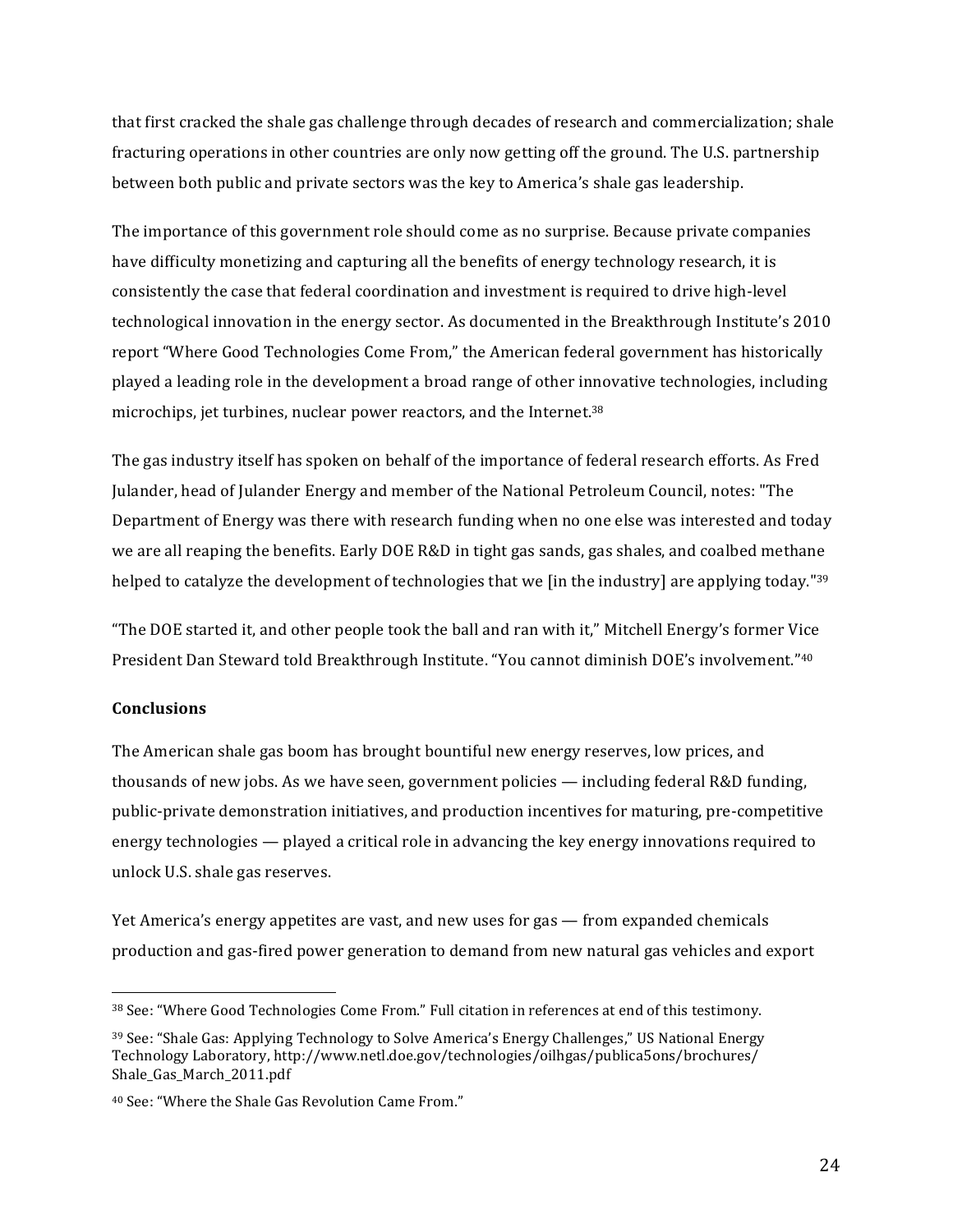markets — will quickly take up new production. Rather than rest on our shale gas laurels, U.S. economic growth and energy security are best served by a diversified energy strategy that builds on the success of the shale boom to steadily expand  $-$  and make cleaner  $-$  domestic energy supplies.

As with government support for nascent unconventional gas technologies, the revamped U.S. energy strategy discussed in this testimony could establish a suite of limited and targeted policies principally focused on driving innovation and cost declines to improve advanced energy technologies and unlock vast new domestic energy resources. These policies can accelerate technology improvements and cost reductions in advanced energy sectors, ensure scarce public resources are used wisely to drive technologies towards subsidy independence as soon as possible, and continue the growth and maturation of America's clean tech industries.

I thank you for considering these recommendations.